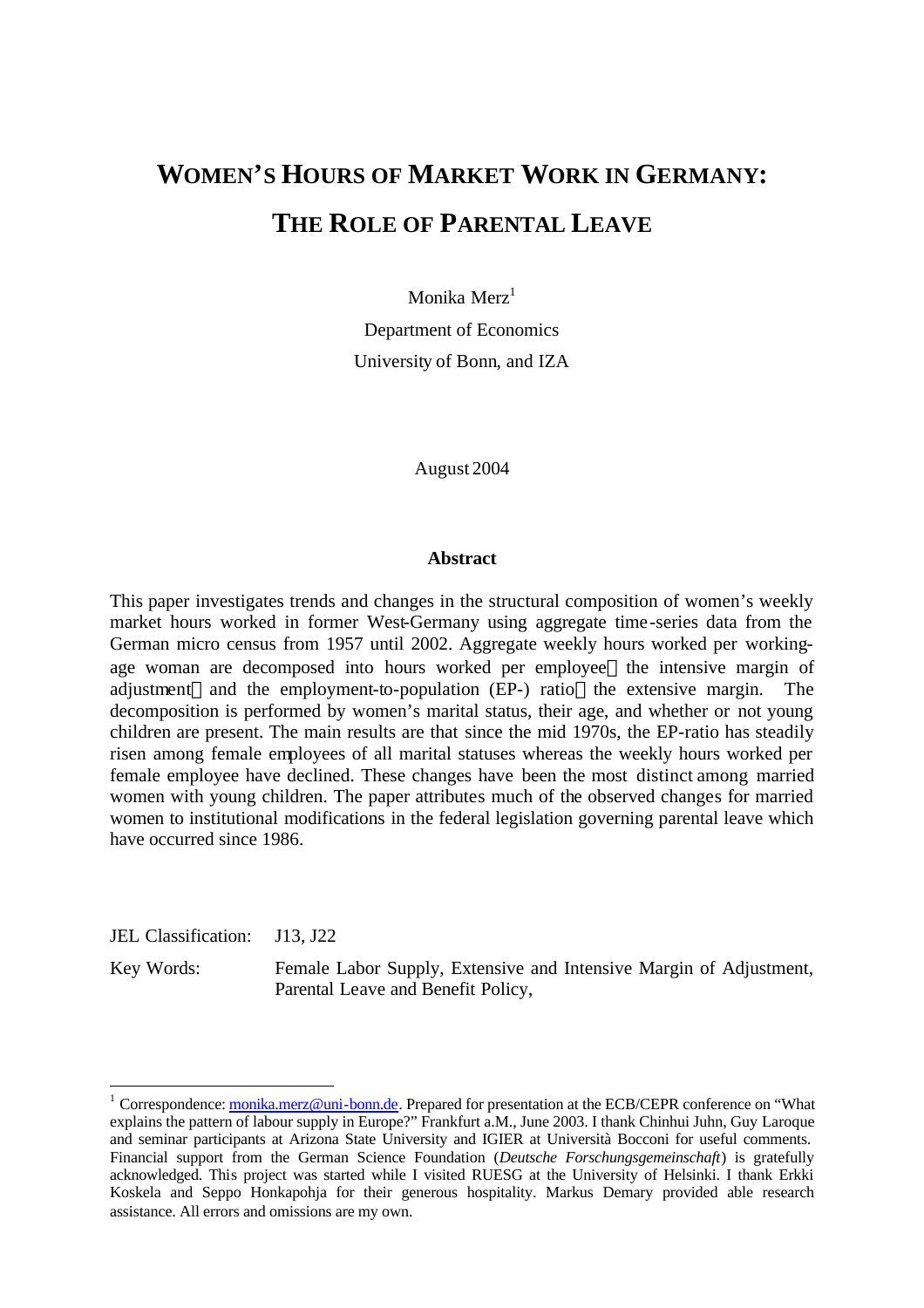# **1. INTRODUCTION**

The literature on female labor supply often departs from the presumption that in most industrialized countries women's market hours worked have steadily risen since the early 1970s. A commonly quoted example is the experience of married women in the U.S. Their average hours worked have risen by over sixty percent during the last three decades (McGrattan and Rogerson 1998, 2004). For married women with children this rise has been even more extreme. The secular increase in women's hours worked has become the subject of a growing body of literature which uses dynamic economic models in an effort to explain the driving forces underlying this trend (see, e.g., Olivetti 2001, or Jones et al. 2003). Often quoted exceptions to the above-mentioned empirical observations are Germany, Italy and Spain where women's total market hours worked have remained constant at best. Given that fertility in these countries has declined over the past thirty years and reached the bottom of the distribution in Europe, the observations on Germany, Italy and Spain are considered a puzzle, because at first glance it is hard to perceive why women who have few children do not participate more actively in the labor market. At second glance, there are likely candidates that may help explain the observed differences, such as child care availability, the income tax system, parental leave policies, the legal length of the workweek, or the availability of parttime jobs.

In this paper we explore the development of women's involvement in the German labor market since the late 1950s. We pursue two goals. Firstly, we document the trends of market hours worked of different groups of women. Contrary to most of the existing literature, we not only study women's employment-to-population ratio, but also their weekly hours worked in the market. We provide compelling evidence that exclusively focusing on the EP-ratio, or labor force participation in an effort to understand women's labor market involvement can be misleading. Towards this end, we decompose women's market hours worked into hours worked per female employee—the intensive margin—and the employment-to-population (EP-) ratio —the extensive margin. Secondly, we investigate the link between the observed deline in women's weekly hours and three major changes in the federal regulation governing parental leave which have taken place since the late 1970s. To do so, we illustrate the changes in the actual weekly hours of married females with children below the age of ten-the group for whom average weekly hours and the employment rate have changed during the period of observation—and contrast them to the respective changes in the control group, i.e., married females without young children. We use micro census data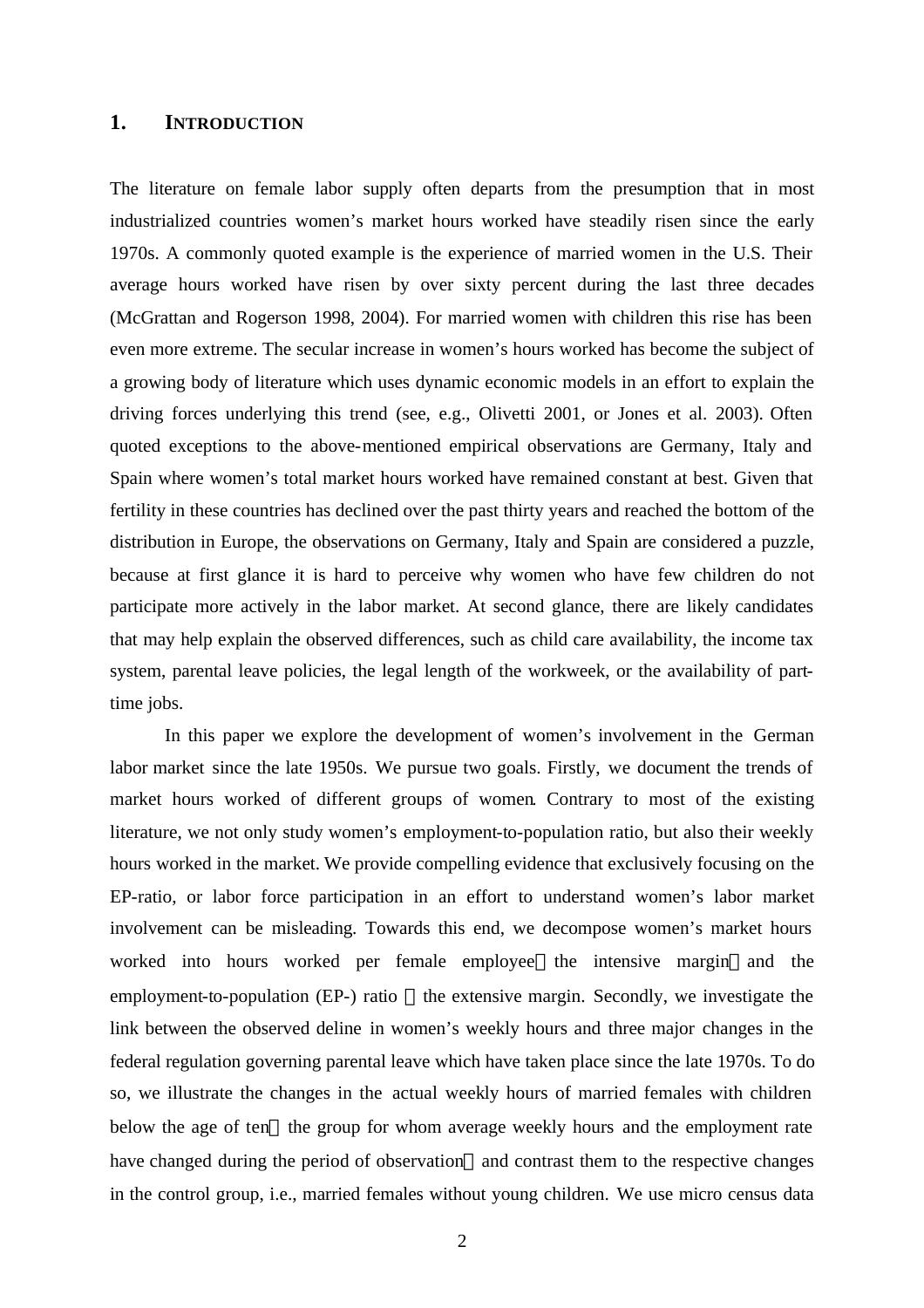from the German Federal Statistical Office (*Statistisches Bundesamt*). At a highly aggregated level, these data are available from 1957 through 2002 for former West-Germany. They allow us to study long-term trends of the variables of interest, and also structural changes.

Our findings suggest that the near constancy in aggregate series of hours worked per working-age woman that has been observed since the late 1950s hides a vast set of different trends in the intensive and extensive margin of women's involvement in the German labor market. The employment-to-population ratio has steadily risen among female employees of all marital statuses, the exception being single female employees; for them, the employment rate has remained roughly constant. The general rise occurred steadily across consecutive cohorts. The rise in the female employment ratio has been accompanied by a notable decline in women's weekly hours worked. We identify married women with young children as the group of female employees for whom the changes in the intensive and extensive margin have been the most severe. We attribute much of these changes to the federal parental leave policy in the country which, compared to international standards, is considered very generous.<sup>2</sup> The federal legislation governing parental leave underwent major modifications in 1986, 1992 and 2001. We use those institutional changes in order to assess the impact that parental leave policy has had on women's labor market involvement in Germany.

The paper proceeds as follows. Section two presents the data underlying the study. Section three sets the scene for a taking a closer look at women's hours worked in the market by studying long-term trends of the aggregate series that are decomposed by gender, age and marital status. Section four takes a closer look at changes in the federal legislation governing parental leave and studies the impact of these changes on married women's labor market behavior. Section five concludes.

## **2. THE DATA**

All data underlying our study originate from the micro census of the German Federal Statistical Office. The micro census is the official statistic of the population and the labor force in Germany; it has been available since 1957 for the former West-Germany and since 1991 for the former East-Germa ny.<sup>3</sup> The most recent results currently available are for 2002. In terms of data collection method applied, it is comparable to the Current Population Survey of the U.S. Data are collected by annual interviews of one percent of all households that are

 $\overline{a}$ 

 $2$  See OECD (1995).

<sup>&</sup>lt;sup>3</sup> The former West-Germany comprises the states Bremen, Hamburg, Schleswig-Holstein, Northrhine-Westfalia, Hessia, Lower Saxony, Rhineland-Palatine, Baden-Wuerttemberg, Bavaria, the Saarland and West-Berlin.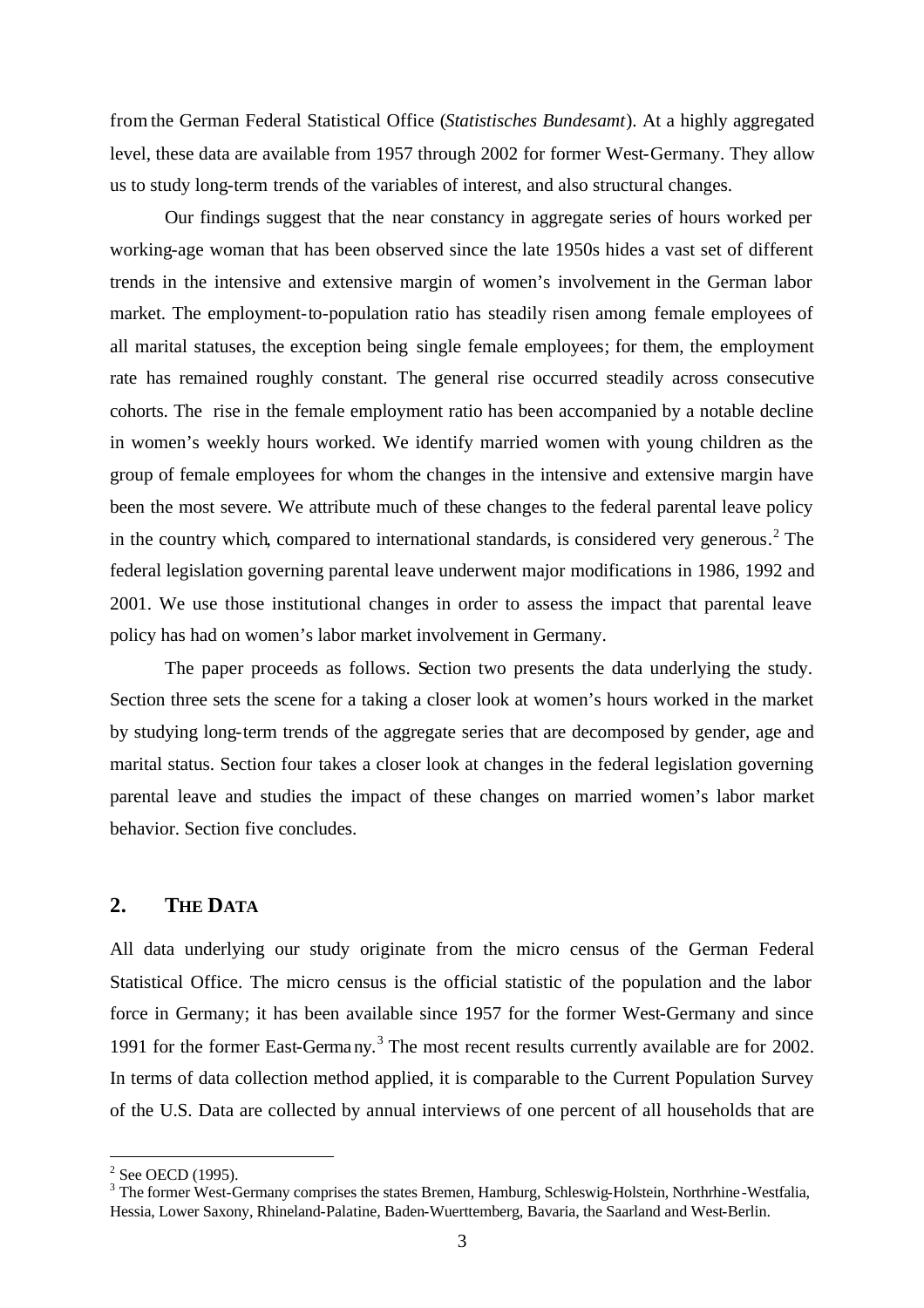randomly drawn. In every year, about 370,000 households with 820,000 individuals participate in the interviews. Out of these, about 70,000 households with 160,000 individuals primarily live in the former East-Germany. Interviews take place between April and July. They are typically staged with the head of a chosen household who is asked to respond to questions relating to the various household members. Hence, the data are gathered through a household's self-reporting. The response rate regularly reaches at least 97 percent. Responses to questions relating to labor market activities relate to an *ex ante* chosen week of the year, the so-called reference week. That particular week has varied over time – it currently is the last week of April in which there are no public holidays. A quarter of all participating households are rotated each year, so that a chosen household participates in the sample on average for four years.<sup>4</sup> Questions relating to the number of weekly hours worked when employed cover actual as well as normal hours worked during the reference week. In case these two figures deviate from each other, the interviewees give reasons for the deviation such as overtime, vacation, illness, flexible work hours, or other reasons, including parental leave.

The micro census results that have been available since 1957 are based on individual, regional or time aggregation. Individual data are aggregated based on characteristics such as gender, age, marital status, or sector of employment. The time-series have the advantage of consistently reporting the variables of interest over forty-five years for the former West-Germany. They obviously suffer from the fact that they are not available at a degree of disaggregation that currently is of interest to many researchers.

This deficiency has led the German Federal Statistical Office to make excerpts of the original micro-level data – so-called scientific use files – available to academic institutions. A scientific use file contains randomly drawn seventy percent of those households that participate in the micro census of the respective year. In order to render compatibility with the micro census data, the relevant entries in the sub-sample are multiplied by the factor 10/7. Scientific use files are available for 1989, 1991 1993, 1995, 1996, 1997 and 2000. The micro level data provide detailed information on an individuals' gender, age, marital status, educational attainment, whether or not children in various age categories are present, and also on individuals' labor market status. If applicable, the data also capture the economic situation of a person's partner. For those individuals who are employed, the data contain information on the actual number of weekly hours worked, and whether their job is full-time or part-time.

 $\overline{a}$ 

<sup>&</sup>lt;sup>4</sup> There may be a source of systematic misreporting, simply because the time of the interview often does not coincide with the point in time for which the interviewee provides the information. However, whether or not the data actually suffer from such a mistake has not yet been analyzed.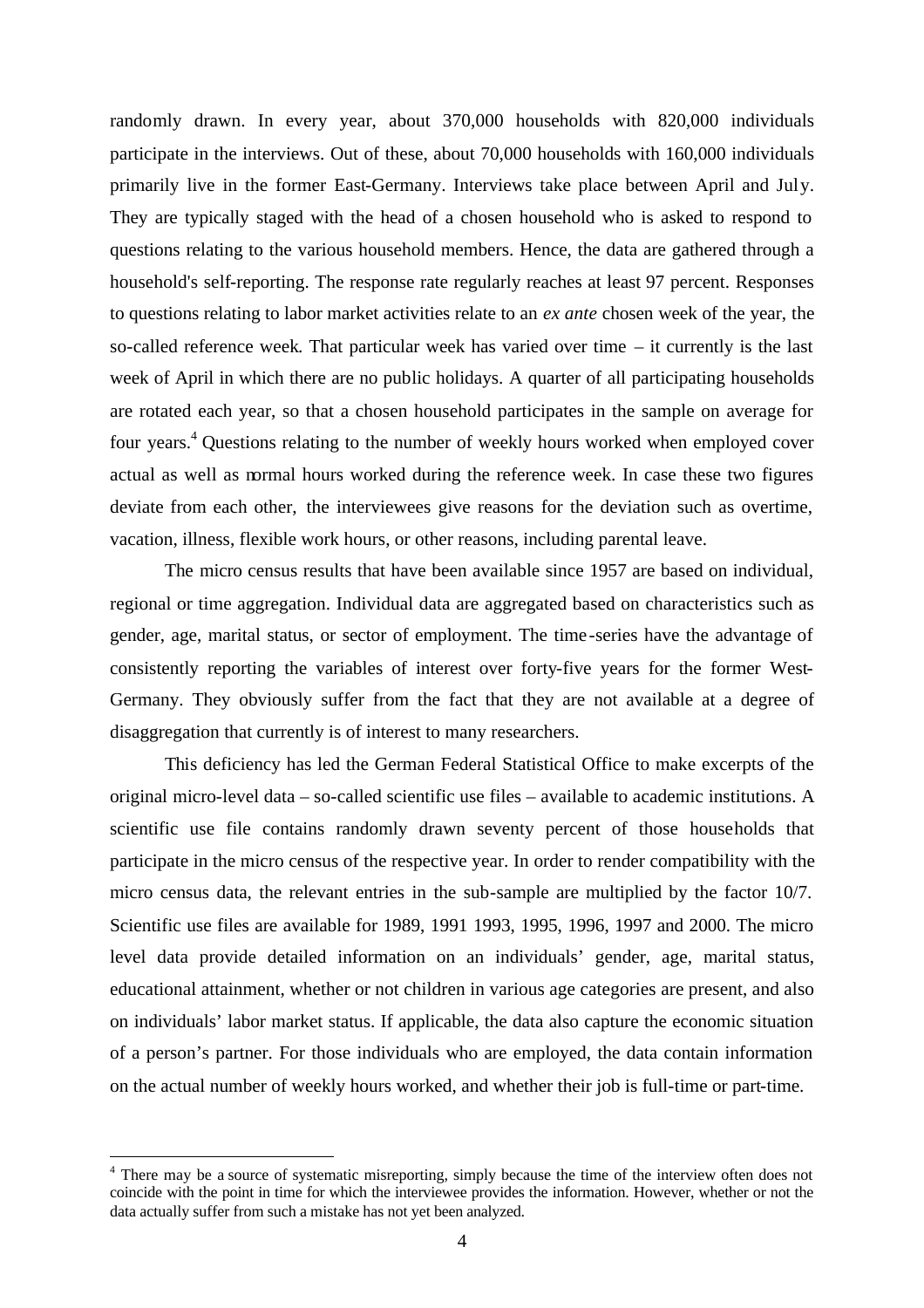Our empirical work is based on the aggregate time-series of the micro census covering the period from 1957 through 2002. We use the aggregate time-series in order to illustrate trends in the evolution of gender-specific labor force participation rates, or weekly hours worked per employee. Most importantly, we can divide market hours worked for each of these group-specific characteristics into the employment rate (extensive margin) and hours worked per employee (intensive margin), thereby searching for empirical regularities. We restrict our analysis to individuals and households who reside in the former West-Germany, primarily because our analysis requires consistent data over a rather long time-period. Naturally, such data are more readily available for former West-Germany than for the former East.

A comment on the informational content of the aggregate time-series underlying this paper is in place. The composition of the female population in former West-Germany has undergone major changes since the official micro census was started in 1957. Those changes are mostly due to three main waves of immigration. Starting in the 1970s so-called guestworkers from southern European countries and Turkey came to Germany to work. Many of those guest-workers and their families settled there permanently. Since the mid 1980s, many German descendents from Russia have immigrated to Germany. Lastly, German unification has led to much migration from former East-Germany into the Western states. Since data on West-Germany cover all those who reside in the former west, they include migrants and immigrants.

# **3. TRENDS IN HOURS OF MARKET WORK**

Macroeconomists commonly use the total number of hours worked in the market as measure of labor input in the production of goods and services. This measure is typically reported in relation to the working age population. In Germany, where retirement at the age of 65 is mandatory in the public sector and common practice in all other sectors, the working age population covers all individuals who are between 15 and 64 years old. However, for the sake of comparing our results to those of related studies, we use as working age population all individuals who are at least 15 years old. Figure 1a depicts the ratio of total weekly hours worked to persons of working age together with the pendant for men and women. All three series declined markedly between 1957 and the mid 1970s. Thereafter, the measure for men continued to decline—albeit at a reduced pace—, whereas the measure for women remained constant.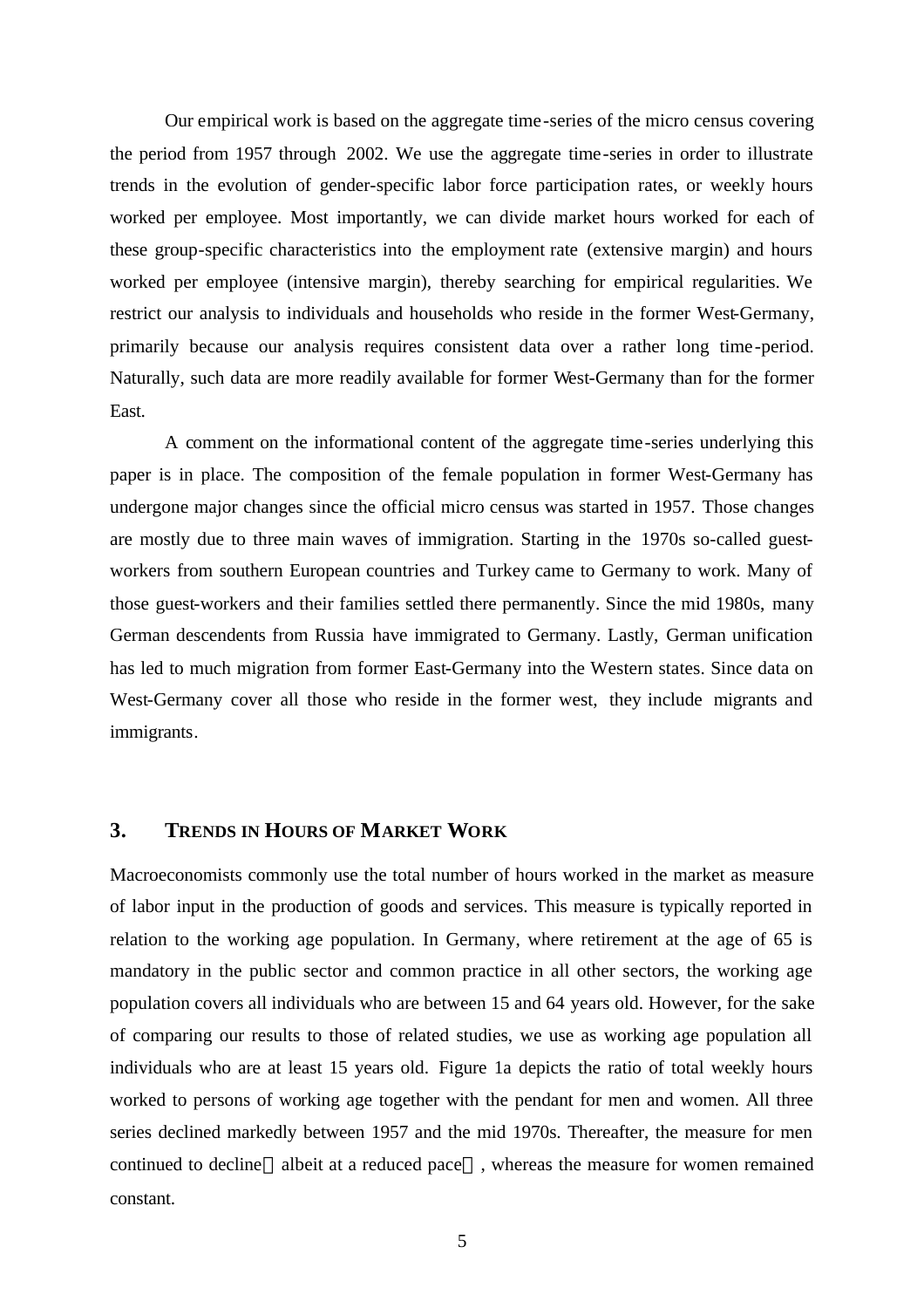Although an important measure of the economy's total labor input, the aggregate series on hours worked hide much of the dynamics associated with their underlying components. To be specific, total hours worked per person (*H/Pop*) can be decomposed into total hours worked per employee  $(H/E)$ —the intensive margin—and the extensive margin, employment-to-population (*E/Pop*):

$$
\left(\frac{H}{Pop}\right)_i = \left(\frac{H}{E}\right)_i \times \left(\frac{E}{Pop}\right)_i \quad i \in \{w, m, s\}
$$
 (1)

where the index *i* represents women *w*, men *m*, or the sum of the two *s*. We argue that in the case of Germany, studying hours worked per employee as measure for the intensive margin of adjustment is much more informative and appropriate than simply distinguishing between part-time and full-time work. That's because the exact classification of a particular job depends on the normal hours worked, and normal hours vary by sector. For example, a person working thirty-five hours a week is classified as part-time worker in a sector where the normal work week consists of thirty-eight hours. However, that same person would be classified as full-time worker if she worked in a sector where the normal work week consist of thirty-five hours. To avoid this ambiguity, we simply look at actual weekly hours worked.

The intensive and the extensive component each have undergone remarkable changes. Weekly hours worked per employee have declined for both men and women. As figure 1b shows, this decline has been much more drastic for women than for men. Between the late 1950s and the mid 1960s-a time that has become known as post World War II *Wirtschaftswunder* in Germany—, male and female employees each worked well over 45 hours per week. During the following four decades, women on average reduced their weekly hours worked to less than 30, while men reduced theirs to effectively 40. The reduction in weekly hours worked was a continuous process which was accelerated in the 1980s. Two factors mainly contributed to this development. Firstly, starting in the mid 1980s, the length of the workweek was gradually reduced across most sectors. In 1985, for example, the metal industry negotiated an agreement to switch from 40 to 38.5 hours per week. In 1993, the number of weekly hours worked was further reduced to 36. Similar agreements were adopted in other sectors. The reduction in the workweek came along with the possibility for firms to negotiate longer or shorter hours per week with a small fraction of their work force. Secondly, in 1979, the country's first law on parental leave became effective, enabling employed women who had given birth to take a leave from their job following maternity leave. This leave policy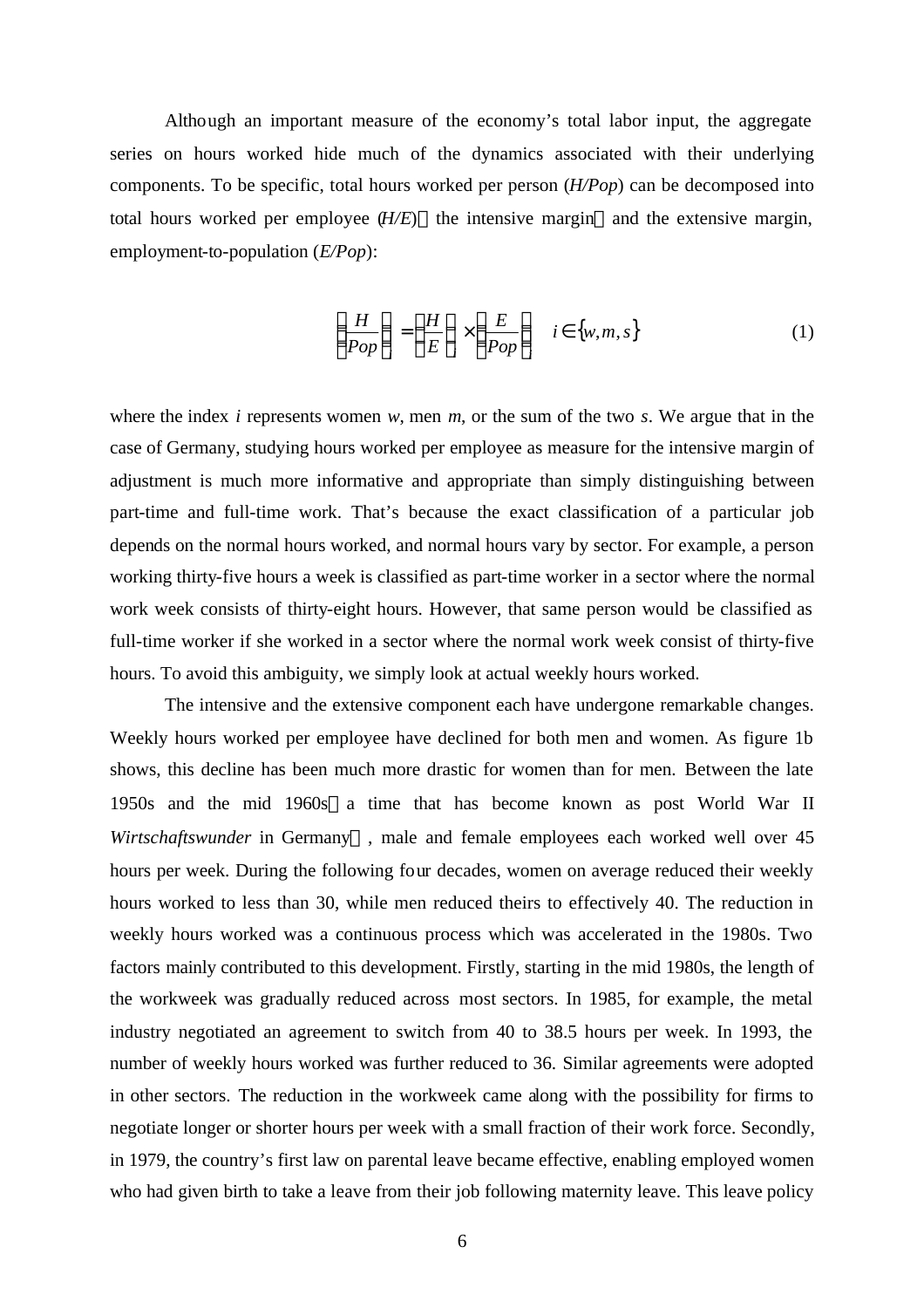underwent various amendments which became effective in 1986, 1992 and 2001, respectively. The launch of the new policy was accompanied by a steady increase in the number of parttime jobs that have been occupied by women much more than by men. Taken together, these changes accelerated the decline in weekly hours worked per employee.

Theoretically at least the decomposition of total hours worked per person as summarized in equation (1) can be arbitrarily refined not just according to gender, but according to any other individual characteristic. In practice, the degree of refinement is limited by data availability. The aggregate series from the micro census allow us to decompose total weekly hours worked by gender and marital status, but not any further. At this level of disaggregation, the data have been available since 1975 for women and since 1990 for men. Decomposing the aggregate hours series by gender and marital status helps shed light on key differences in the labor market behavior of women and men. Data availability lets us consider an individual's marital status to be one of the following three states: single, married, widowed or divorced. A distinction between widowed or divorced is not possible at the aggregate data level.

### **3.1 WOMEN'S HOURS OF MARKET WORK**

 $\overline{a}$ 

Figure 2a suggests that the constancy in all women's weekly hours worked per person is related to the fact that this measure has remained constant for married women without young children, and that the decline in the measure for single women has been offset by the increase in the measure for married women with young children, and for widowed or divorced women.<sup>5</sup> As far as the intensive margin of adjustment is concerned, single women have always worked more hours per week than widowed or divorced women whose weekly hours, in turn, have typically exceeded those of married women. In spite of these differences in levels, all three groups of female employees have reduced their number of hours worked per week to a comparable extent. These trends are summarized in figure 2b.

Married female employees with children below the age of ten have undergone the most severe reduction in weekly hours worked. As depicted by the solid line in figure 2b, this group of employees cut its weekly hours by close to forty-five percent between 1975 and 2000. The observed reduction gained momentum in the late 1970s and again around 1986 and 1992—three points in time which coincide with major modifications in the federal legislation

 $<sup>5</sup>$  Between 1970 and 2000, the share of single women in the female population declined from 37 to 34 percent,</sup> while the share of divorced women rose from 2.2 to 5.4 percent.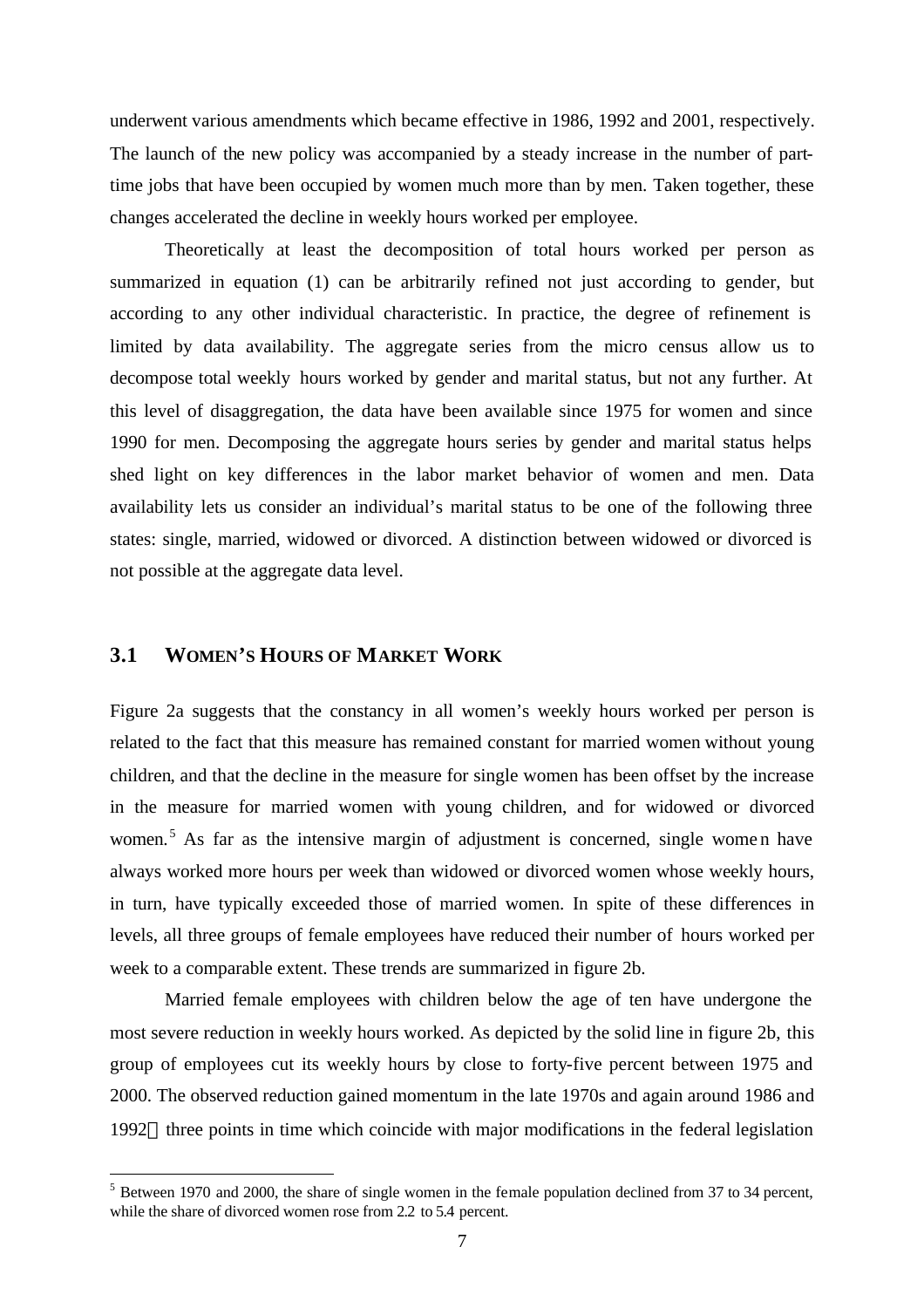governing parental leave. We will focus on this group in particular when trying to assess the quantitative implications that changes in the parental leave policy have had on women's labor market involvement.

The development of women's employment-to-population ratio between 1975 and 2000 for the four groups considered is summarized in figure 2c. With the exception of single women for whom the employment rate has remained roughly constant, this ratio has increased. The rise has been the most distinct for married women with young children. Remarkably, theirs was the only rate to decline between the late 1970s and 1985; it has doubled since then and surpassed the ratio of single women. In 2000, the employment rate of married women with young children reached over 60 percent; it was the largest rate of all groups considered.

Figure 3 illustrates the life-cycle profile of women's employment-to-population ratio for particular cohorts in different years when women of all marital statuses are grouped together.<sup>6</sup> This figure nicely illustrates how employment has changed from older to younger cohorts of women. Older women cohorts tended to be employed less at every stage in their life, and they more frequently tended not to work around the age when many of them had children. Younger cohorts, on the other hand, are employed less often at a younger and an older age, indicating an increased level of education as well as a reduced retirement age. They withdraw less frequently during their childbearing years which is the main reason why the traditional bi-modal shape of women's life-cycle employment has become hump-shaped for the youngest cohorts considered.

The *prima facie* evidence suggests that younger female cohorts' employment-topopulation ratio much more closely resembles that of men than did the EP-ratio of older female cohorts. However, this latter statement is subject to a major caveat. Since 1992, employed women who had a child can take parental leave up to three years after the child's birth (see section 4 for details). This generous parental leave policy has become very popular among younger female employees, leading to a steadily growing fraction of them who actually take such a leave if they have a child. It is important to note that following ILO convention, in Germany like in most European countries, the official statistics treat women on parental leave as employed, even though many of them do not work in the market at all during that time. One can argue that employees should be treated as not employed while being on parental leave and working zero hours. That, of course, would imply that women's employment pattern over their life-cycle has changed less drastically than figure 3 suggests.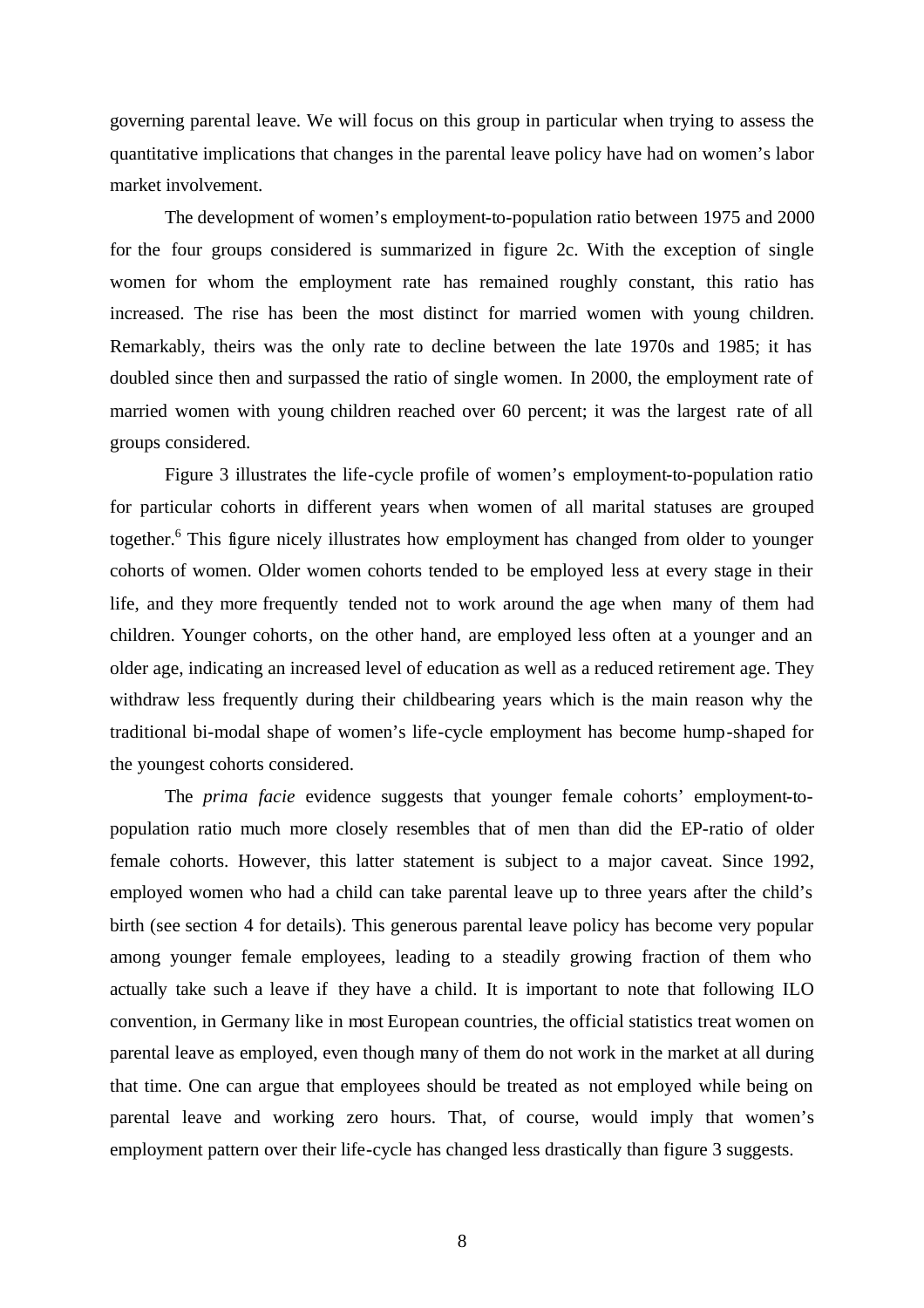We recompute the series on hours worked per employee and the EP-ratio for the different groups of women considered counting only those as employed who work non-zero weekly hours. In figures 3a and 3b, we illustrate the conventional and the modified series for married women with young children for whom the discrepancy between the two types of measures is most notable. For each series considered, the conventional and the modified measure start diverging in the mid 1980s indicating that an increasing number of married employees with young children effectively work zero hours in the market.

The extent of the change in women's labor market involvement that has occurred since the late 1950s becomes all the more evident if it is contrasted to that of men. Men's employment-to-population ratio has remained roughly constant over the past 25 years. This ratio has also remained constant over different birth cohorts; younger cohorts have slightly reduced their employment ratio, but their overall involvement remains high. Single men have increased their EP-ratio while married men have decreased theirs, leaving the average employment-to-population ratio for men unaffected. A similar picture emerges when looking at weekly hours worked. This measure has only slightly decreased from 42 hours to ca. 40 hours per week since 1975, and the decrease has been born proportionately by men of different marital statuses.

### **4. THE ROLE OF PARENTAL LEAVE AND BENEFITS**

There are several indications in the data that the introduction and subsequent modifications of the federal parental leave and benefit legislation in Germany have contributed to the observed changes in the labor market involvement of women with young children. In order to quantitatively assess this link, we first provide an overview of the timing and the extent of the institutional changes that occurred and then carefully study the data.

## **4.1 SOME INSTITUTIONAL DETAILS**

1

Parental leave and benefit policies are closely tied to maternity leave and benefit policies. Maternity leave and the associated cash benefit typically is reserved to new mothers. When the father and the mother can share equally- that is, when either parent is eligible- the benefit

 $6$  The data for 1950 originate from the census which was conducted on September 13, 1950. They do not cover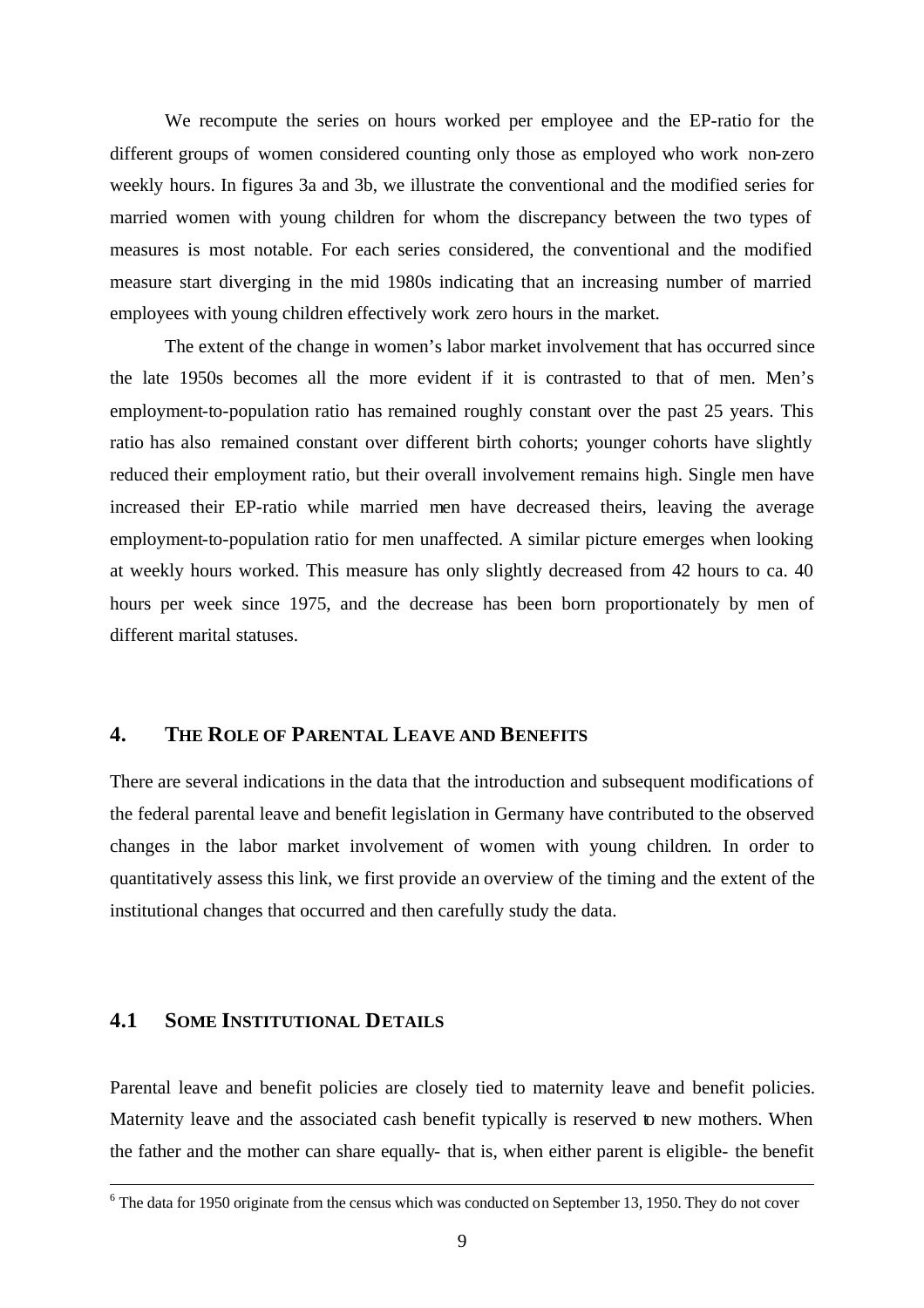is termed parental leave. Both types of policies typically specify as key variables (1) the beneficiary, (2) the maximal possible duration of the job-protected leave period and (3) the period during which cash benefits can be received. The policies also specify the (4) size of and prerequisites for receiving those cash benefits, and (5) the extent to which individuals on leave can take up market work.

Germany has the longest tradition of maternity leave legislation among European countries dating back to the Bismarck era with its social insurance program<sup>7</sup> The German Imperial Industrial Code of 1891 as part of this social program set maximum work hours and prohibited the employment of women within four weeks of childbirth. Amendments to the code in 1903 and 1911 increased the leave period to six weeks and supplied women with paid time off work in the two weeks before delivery. These early benefit policies subsequently were extended and improved to include job-protection and full salary support during the entire leave period. They culminated in the adoption of the law on maternity leave (*Mutterschutzgesetz*) which was passed in 1952. In 1968, female employees who expected a child enjoyed forteen weeks of mandatory maternity leave, six weeks of which had to be taken prior to delivery. During those fourteen weeks, a sickness insurance benefit is paid by the social security system at a flat rate equal to about the average salary for women workers, and employers are required to supplement this benefit to cover the woman's full salary.

Starting in January 1979, female employees on maternity leave could opt to take an additional four months of leave immediately following maternity leave. While on this extended leave, they received a monthly payment which depended on the average salary received during the three months preceding maternity leave. Women could not be dismissed and had the right to return to their employer, albeit not to their previous job. Although this leave policy can be viewed as an early form of parental leave, effectively it was nothing but an extension of maternity leave.

In January 1986, the first federal law on governmental transfer payments to new parents became effective (*Bundeserziehungsgeldgesetz BerzGG*). According to this law, any new parent working at most fifteen hours per week was entitled to receive a benefit (*Erziehungsgeld*) from the federal government, regardless of his or her previous labor market status. This benefit was tax-exempt. It equaled 600 DM for the first six months. Starting from the seventh month, it was means-tested and paid for at most one year. The transfer payment

1

the Saarland and West-Berlin.

 $<sup>7</sup>$  For details on early maternity leave policies in Germany see Frank and Lipner (1988).</sup>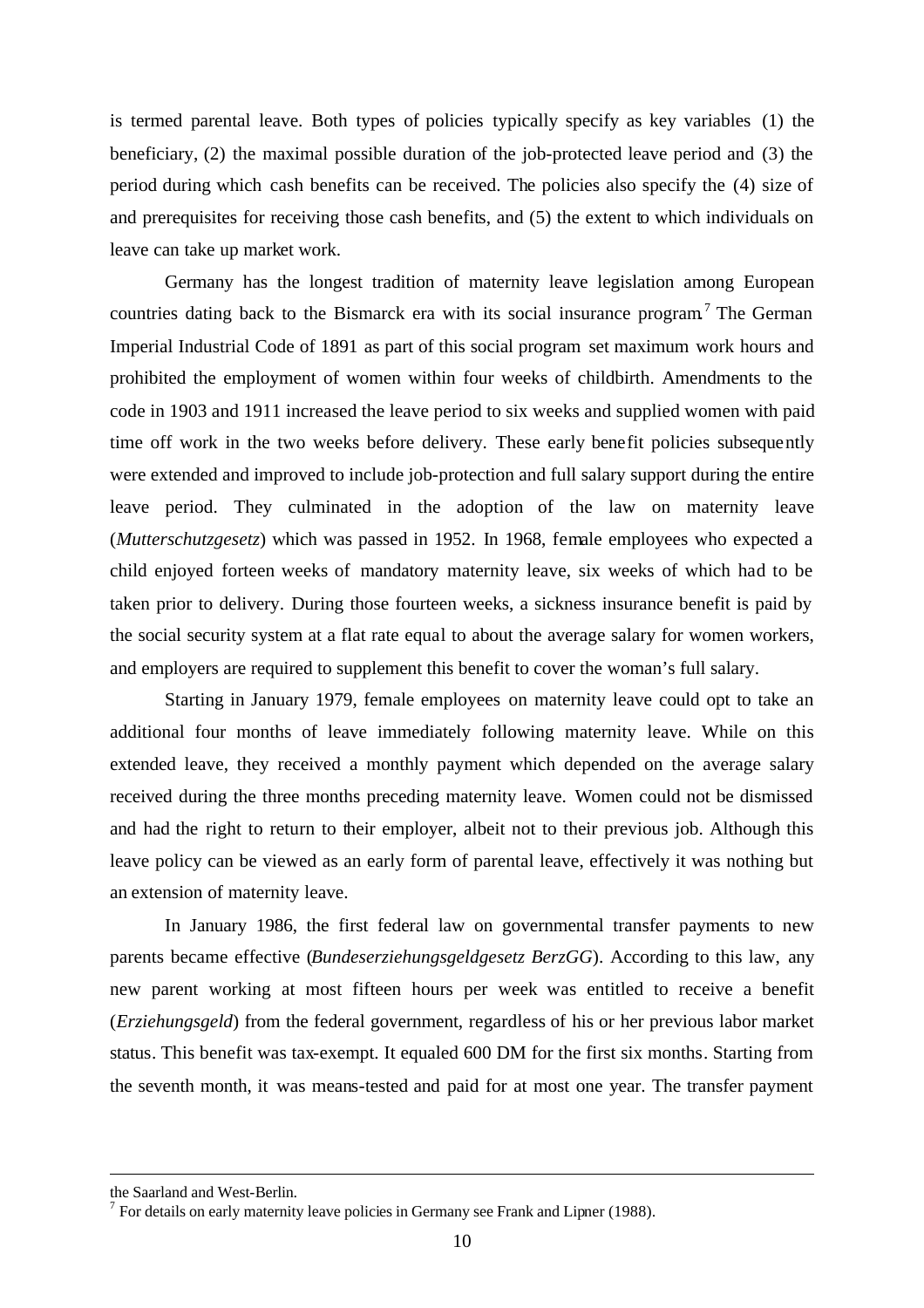has explicitly been aimed at providing a financial incentive for new parents to raise their children themselves at home.<sup>8</sup>

The same law also regulated the maximal possible duration of parental leave. Married mothers and fathers and unmarried mothers with an infant were entitled to an additional eight months of parental leave following the mother's maternity leave. This maximal leave duration was extended to twelve months in 1987, to fifteen months in 1989, and to eighteen months in 1990. Until the end of 1991, only those parents could opt to take the leave who were entitled to receive the government's parental cash benefit. Starting in 1992, eligible parents could take parental leave up to three years after the birth of their child. If married, a child's parents could decide on how to split up the parental leave time between each other. The possibility to take parental leave was disentangled from the eligibility to receive parental benefits for raising the child. Since 1993, eligible parents can receive those benefits for at most twenty-four months.

Another modification of the BerzGG became effective in January 2001. Employed mothers and their male partners – regardless of whether or not they are married – are entitled to take parental leave up to three years after the birth of their child. In fact, up to a third of this leave can be taken until the child turns eight years old, if the employer agrees. Married parents with an annual income of at least 100,000 DM (=51,130  $\oplus$ ) and all other parents with an annual income of at least 75,000 DM (=38,350  $\oplus$ ) are excluded from receiving a parental benefit; all eligible parents can choose between receiving a monthly transfer of 600 DM  $(=307 \oplus$  for at most two years, or 900 DM  $(=460 \oplus$  for at most one year.

Parental leave has been compatible with part-time work. Between 1986 and the end of 1988, a mother or a father on parental leave could work up to fifteen hours per week. Between 1989 and late 2000, they could work up to nineteen hours per week. Since 2001, individuals on parental leave can work up to thirty hours per week in the market.

In what follows, we document the impact that these legal changes have had on the extent to which employed females take parental leave, and on their market hours worked.

#### **4.2 EMPIRICAL EVIDENCE**

 $\overline{a}$ 

Assessing the quantitative importance of parental leave in former West-Germany is difficult, because direct evidence from aggregate time-series data is available for the period from 1987

<sup>&</sup>lt;sup>8</sup> A married couple received the transfer payment as long as their annual net family income didn't exceed 29.400 DM. For a single parent, this income limit equaled 23.700 DM per year. Each additional child increased the upper limit by 4.200 DM.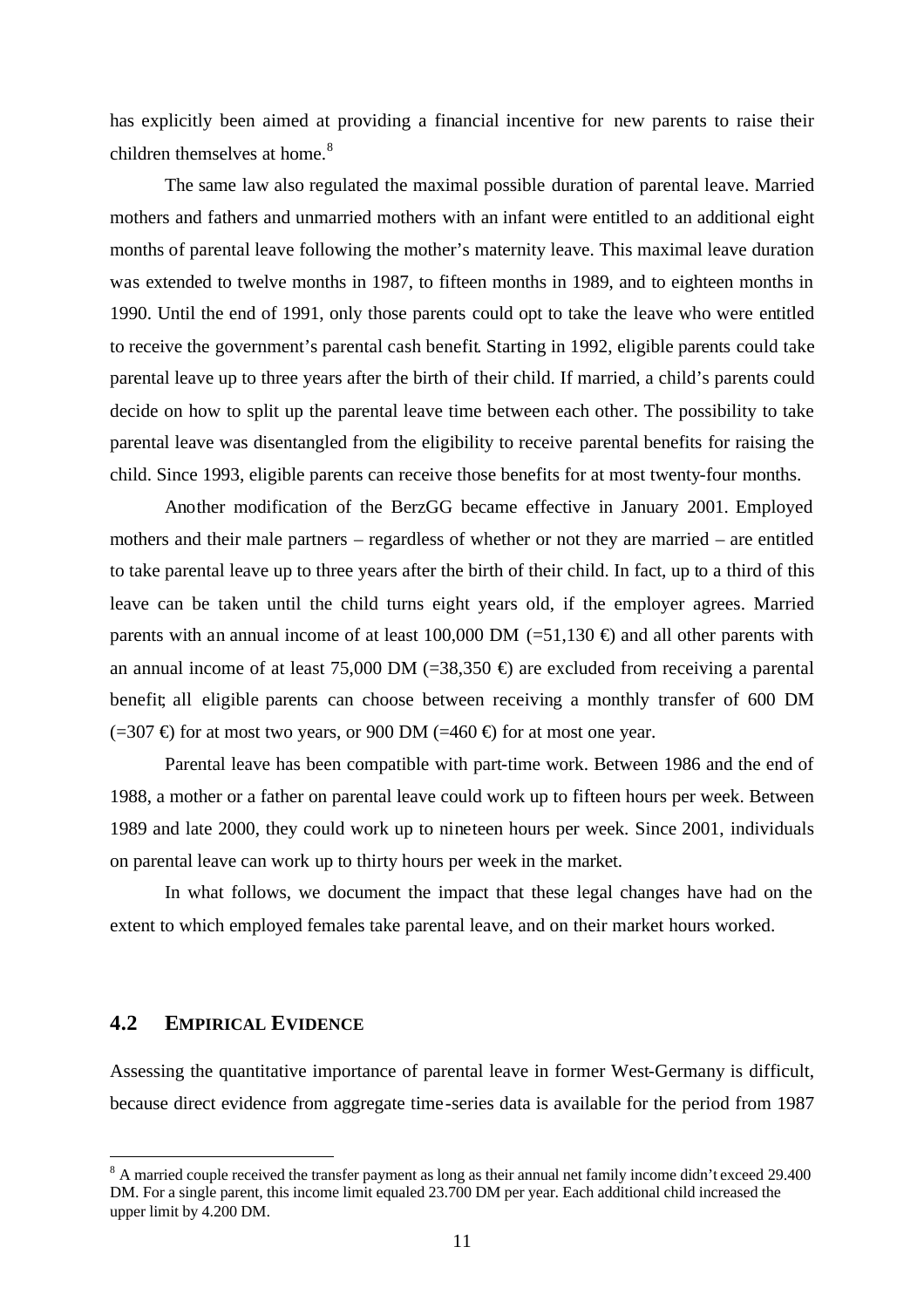through 1991 only. During that time, receiving the parental benefit was a prerequisite for being eligible to take parental leave. The German Federal Statistical Office in its Statistical Yearbook (*Statistisches Jahrbuch*) reports the socio-economic profile of those who received the benefit and those who subsequently took the leave. With the legal changes becoming effective in 1992, the possibility for employed new parents to take parental leave was disentangled from their entitlement to receive the parental subsidy. Therefore, the federal statistics on parental benefits (*Bundesstatistik Erziehungsgeld*) which are maintained by the Federal Ministry of Family Affairs no longer convey reliable information on the extent of parental leave.

We therefore supplement the direct evidence by indirect evidence from the official employment statistics in order to gain insight into the quantitative importance of parental leave among female employees, and how it has evolved over time. Such evidence is available, because when reporting their actual weekly market hours worked, employees also report whether or not their actual hours deviate from their normal hours. If they deviate, employees indicate the main reason for that deviation such as illness, vacation, flexible work hours, overtime, or parental leave. We further use this detailed information in order to disentangle the general rise in part-time work of women which started in the 1980s, and business cycle movements in hours worked from parental leave.

We center our attention on married women when studying the quantitative implications of changes in federal parental leave and benefit policies on women's labor market involvement. That's because married women are the only group for which the official statistics provide separate information on the labor market behavior of those who have children below the age of ten years, and those who don't. Moreover, it is also well known that between 1987 and 1991, over ninety-eight percent of all recipients of a parental subsidy were women. Out of these women, about ninety percent were married and lived together with their spouse. Our "natural" experiment consists of married employees without young children- the control group- , and married employees with small children- the treatment group- whose members may receive a parental benefit or take parental leave.

Figure 4a draws a clear picture of how the real monthly parental benefit per recipient – female and male – has developed since this transfer payment was introduced in 1986. The average subsidy drastically increased between 1987 and 1991 and dropped significantly when the legal changes became effective in 1992. In fact, there are clear signs of a structural break occuring in the early 1990s. Since then, the average parental benefit received has remained rather stable.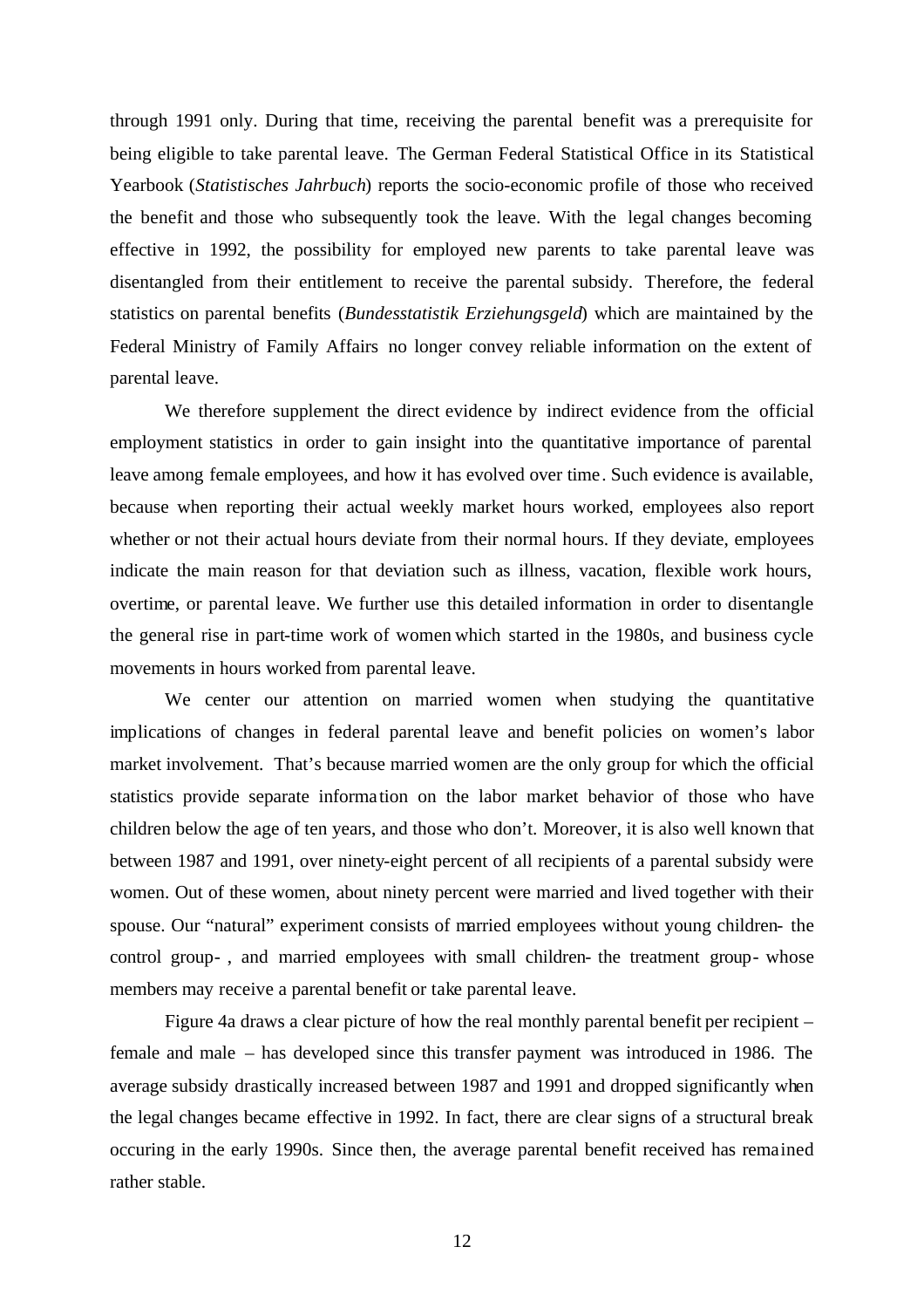Because the nominal monthly payment has not been adjusted since 1986, these figures suggest that during the first five years after the first law on parental benefits became effective, eligible individuals adjusted their behavior such as to receive an increasing monthly payment. They could do so, e.g., by reducing their market hours worked, and thereby their income, prior to becoming a new parent. The observed decline in the average monthly benefit which occurred in the early 1990s is due to the fact, that since 1992, the parental subsidy can be received for a maximum of two years, and that any payment after six months is means-tested. Furthermore, entitled individuals have been able to *ex ante* choose between receiving a maximum monthly amount of 900 DM (=460  $\oplus$ ) for at most one year, or a maximum of 600 DM (=307  $\oplus$ ) per month for at most two years. Taken together, these factors have driven down the average monthly benefit payment per recipient.

The fraction of new mothers who receive a parental subsidy equals the number of new female recipients of a parental subsidy in a given year relative to the total number of births in that year. A careful look at this fraction reveals the following two phenomena. Firstly and not surprisingly, the fraction is significantly higher for all new mothers than for those mothers who were employed at the time of delivery. For example, in 1987 the ratio equaled ninty-six percent for the first group and eighty-two percent for the latter group. Secondly, this ratio has declined over time; it reached eighty-five percent in 2002 for all mothers and eighty percent for employed mothers in 1991. (No separate evidence on this latter group is available beyond 1991.) This drop most likely is due to the recent legal changes which allow mothers on parental leave to work up to thirty hours per week.

Finally, when restricting our attention to married female employees, between 1987 and 1991 close to seven percent of them were on parental leave and worked zero hours.<sup>9</sup> These figures are the clearest direct evidence on the quantitative importance of parental leave among married female employees which we report in this paper. They are consistent with the figures which we infer from indirect evidence (see table A2).

We provide indirect evidence on the quantitative importance of parental leave among married women which we derive from the Federal Statistical Office's employment statistics. We look at the fraction of employed married females working at most twenty hours per week and compare the actual hours to the normal hours worked. We focus on female employees working at most twenty hours per week, because women on parental leave could work up to ninteen hours (fifteen hours) per week until the end of 2000 (1988). Next, we select the fraction of married female employees for whom the actual hours worked are less than their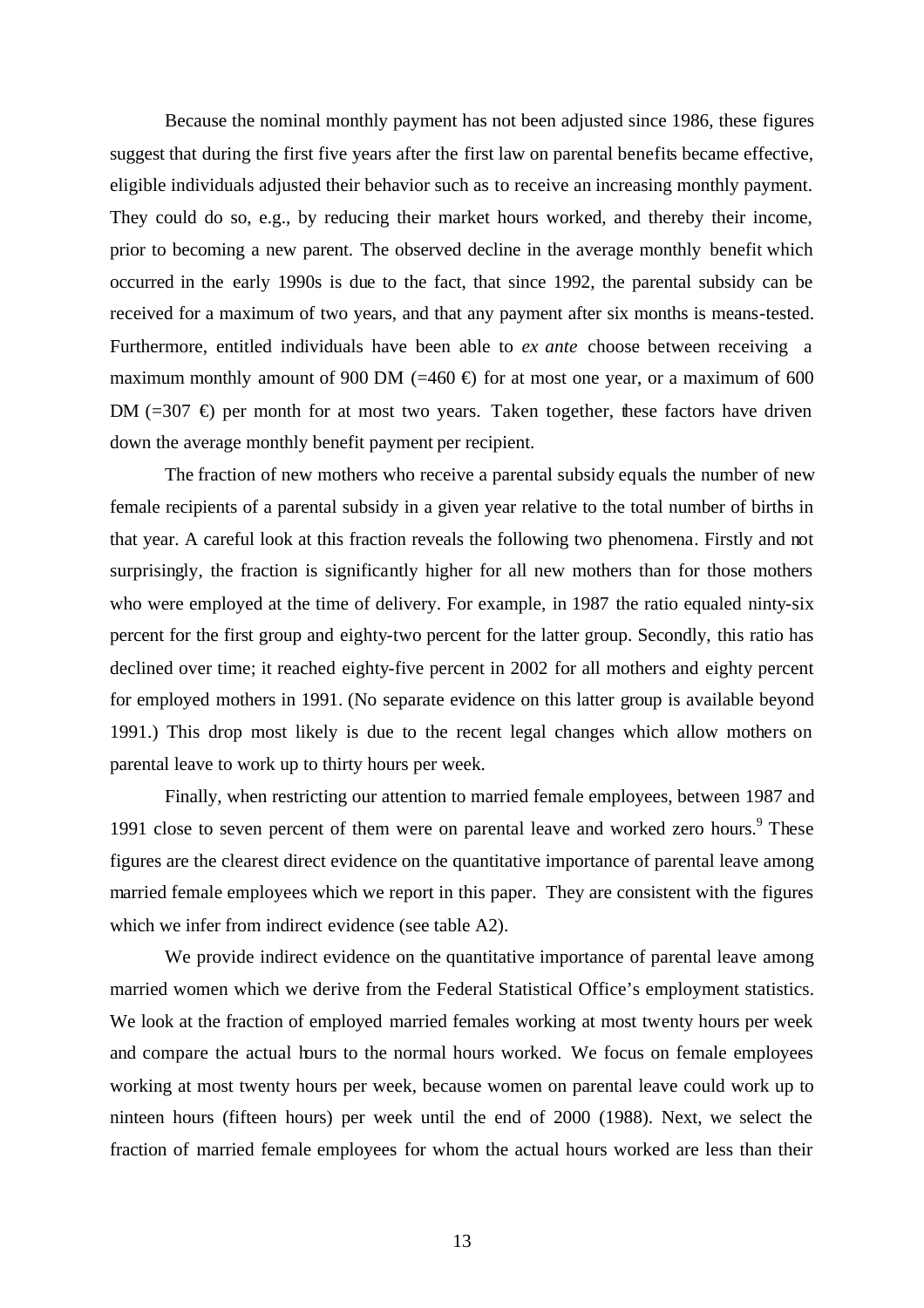normal hours and indicate the reason for this deviation. We provide this evidence for the three years in which major changes in the law on parental support (*Bundeserziehungsgeldgesetz*) became effective, i.e., for 1986, 1992, and 2001, and also for the years preceding those legal changes. This enables us to assess the impact that the various legal changes had on the labor market behavior of married women with and without children below the age of ten.

Table A2 presents upper bounds on the incidence of parental leave without part-time work among married women with young children, illustrating how this incidence was linked to changes in the federal law regulating parental leave. All figures are based on the Federal Statistical Office's employment statistics. They illustrate that following the introduction of parental leave in 1986, married women only gradually adjusted their labor market behavior to this new opportunity of taking time off from their job while raising their children at home. Between 1986 and 1991, the fraction of married women who went on leave rose from 4.4 percent to over ten percent. With the new possibility of taking parental leave without being eligible for parental subsidies, that fraction jumped by 2.5 percentage points in 1992 and continued to rise until the turn of the century. When new parents were allowed to combine parental leave with part-time work of up to thirty hours per week in 2001, the fraction of married women with young children who took a leave without part-time work started to decline.

Figures 4b through 4d illustrate the distribution of married female employees' weekly hours worked for the three points in time when changes in the law on parental support became effective; each figure shows the distribution for married women with children below the age of ten and for married women without those children. Figures 4e through 4h indicate the extent to which the actually observed weekly hours coincided with the normal hours worked. They also indicate the reason for deviations between actual and normal weekly hours.

Figure 4b suggests that the legal changes which became effective in 1986 left the hours distribution for the two groups of married female employees almost unaffected. Prior to 1986, married women with young children were more likely to work less than twenty hours per week and also less likely to work around forty hours per week than women from the control group. In 1986, both groups' hours distribution changed in a similar fashion: weight shifted away from the tails towards the center of the respective distribution. While for married women with young children the fraction of weekly hours in the category 'between ten and twenty' increased by more than the fraction in the category 'between thirty and forty', the opposite held true for the control group. Figures 4e and 4f shed some light on the motives

1

 $9$  This figure is computed as follows. 8.7 percent of all married female employees had a child in 1987; 82 percent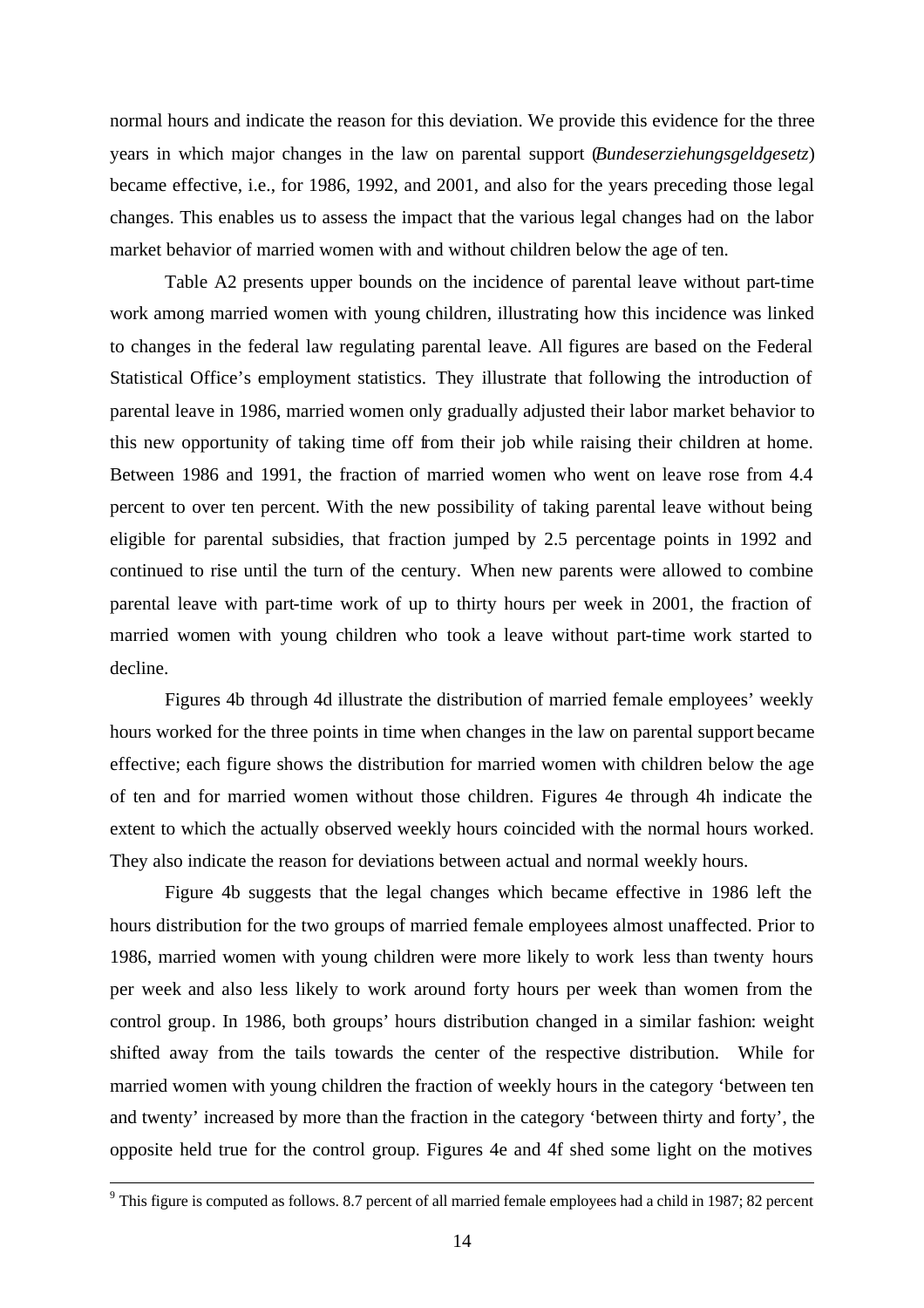underlying the observed changes. On the one hand, the fraction of married employees working at most twenty hours per week for whom the actual hours are less than their normal hours declined between 1985 and 1986 to less than twenty percent, indicating that an increasing fraction of these women reduced their regular weekly hours. On the other hand, among the married women with young children for whom the observed hours were less than their normal hours, the fraction who attributed this discrepancy to parental leave significantly increased from sixty percent in 1985 to seventy-two percent in 1986. This observation clearly shows that many eligible married women took advantage of parental leave when it was first introduced.

Figures 4c, 4g and 4h convey the respective information for 1992. By 1991, well over fifty percent of married female employees with small children worked at most twenty hours a week as opposed to only thirty percent of the women in the control group. Also, over ten percent of married women with young children worked zero hours, as opposed to only three percent of married women without young children. Figure 4g suggests that much of this observed difference in the hours distribution of the two groups was due to parental leave policy. For over twenty-five percent of married women with young children at most twenty hours per week were less than their normal hours, and eighty percent of them attributed this discrepancy to other reasons, including parental leave. According to figure 4h, with the legal changes becoming effective in 1992, the fraction rose to over thirty percent. In sum, there is compelling evidence that the legal separation between parental leave and parental subsidy together with the increase of the maximum leave period from two to three years let to an overall rise of parental leave among married women, thereby contributing to the decline in the weekly hours worked by that group.

By the year 2000, the fraction of married women with young children who worked less than twenty hours per week had risen to almost seventy percent; twenty percent worked zero hours, and over thirty-five percent worked betweeen ten and twenty hours per week. Figure 4d supports the evidence stated in table A2 that the legal changes which became effective in 2001 successfully induced some married women with young children who took parental leave to start working part-time. Remarkably, even though individuals on parental leave were entitled to work up to thirty hours per week, the reform of 2001 reduced the fraction of married employees working between twenty and thirty hours per week and instead increased the fraction working between one and ten, or between ten and twenty hours per week.

1

of them received a parental subsidy; and 96 percent of those women worked zero hours.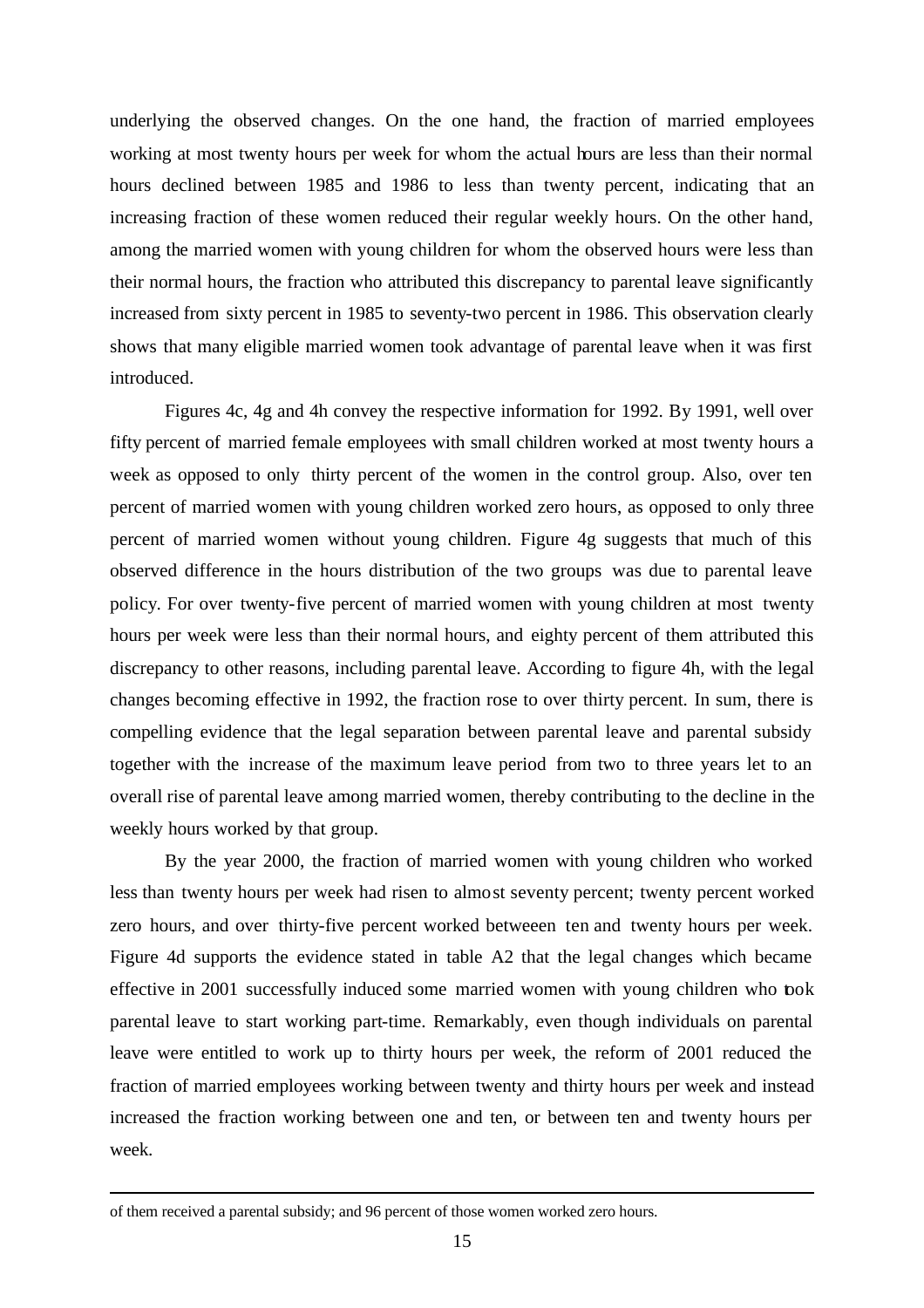# **5. CONCLUSIONS**

This paper provides strong evidence that drawing a reliable picture of women's labor market involvement in Germany requires one to not only look at the employment-to-population ratio, but also at women's hours worked if employed. Using aggregate time-series data from the German micro census covering the period from 1957 through 2002, the paper illustrates that the EP-ratio has gradually risen among female employees of all marital statuses and of consecutive cohorts. The average female EP-ratio in Germany has moved towards that of men in the country, but it still falls short of the ratio observed for women in the United States by almost ten percentage points. The evidence further suggests that the observed rise in women's EP-ratio has been accompanied by a notable decline in their weekly hours worked.

The paper points to married women with young children as a significant group of female employees for whom the changes in the extensive and the intensive margin have been the most severe. Since 1975, this group of women has steadily reduced its weekly hours' involvement by over forty percent. Since the mid 1980s, the EP-ratio of this group has doubled to over sixty percent, thereby exceeding the ratio of single women.

We argue that institutional changes in the federal legislation governing parental leave contributed to the observed changes in married women's labor market involvement in Germany. We provide ample evidence to support this argument. The strong increase in monthly real payments of parental subsidies to new parents which took place between 1986 and 1991 coincided with a big drop in married women's weekly hours worked and with a doubling of the fraction of married females taking parental leave without part-time work During those five years, the group's employment-to-population ratio grew by almost ten percentage points to over 43 percent; it continued to strongly rise thereafter. This observation is consistent with the finding by Ruhm (1998) for selected European countries that paid parental leave raises the percentage of women employed. When in 1992 the maximal length of parental leave was extended from two to three years and the possibility to take this leave was disentangled from the eligibility for a governmental transfer payment, the fraction of women taking parental leave without part-time work jumped significantly. Similarly, the legal changes which enable new parents on parental leave to work a considerable number of weekly hours while on leave have caused fewer married females to take such a leave and to not work at all. In sum, there is strong evidence that married females have reacted with their extensive and intensive labor market involvement to changes in incentives to work, and that these reactions have considerably affected the development of average weekly hours worked per woman in Germany.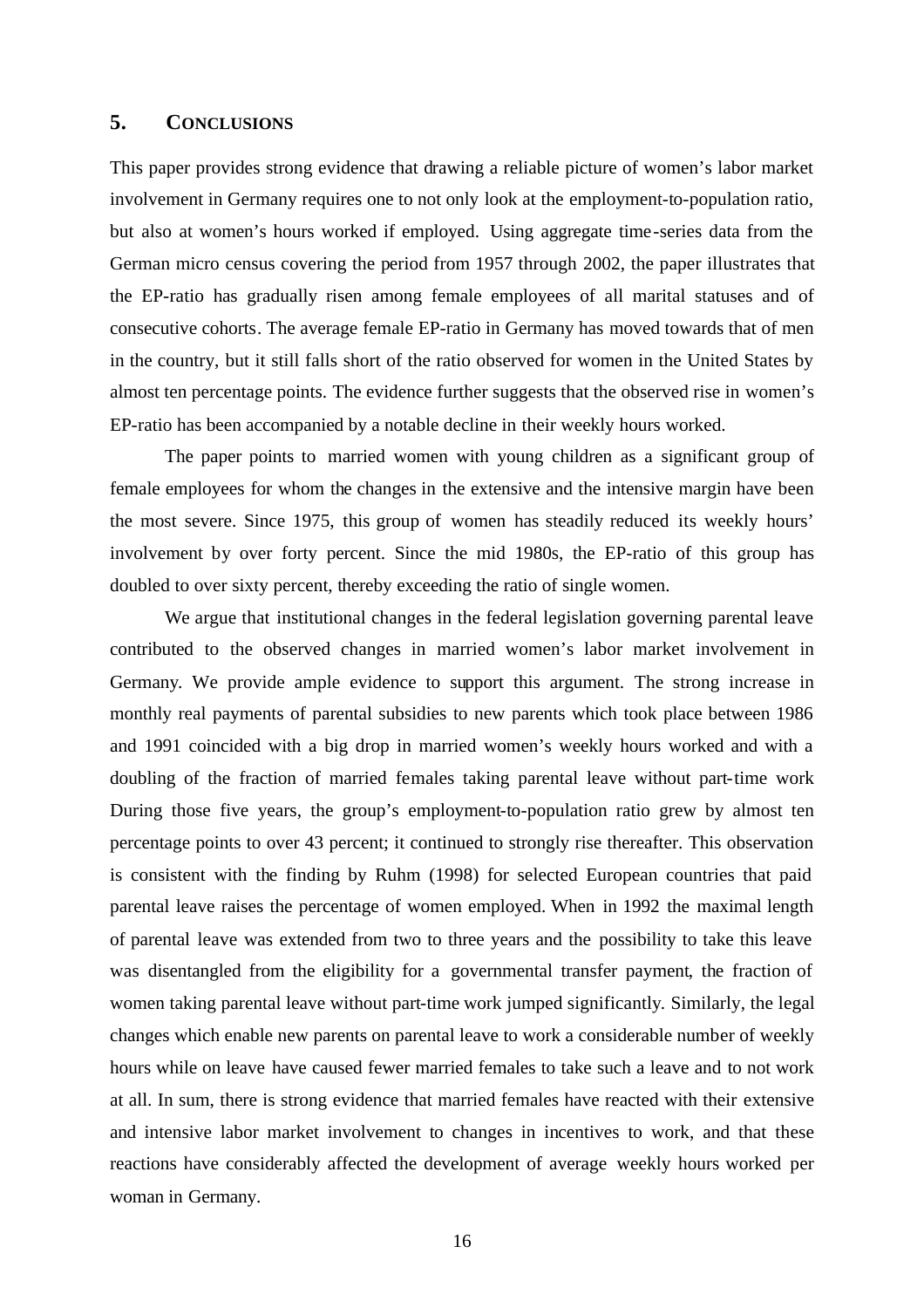The results presented leave several important questions unaddressed. For example, it is to be expected that changes in the parental leave policy not only affected the labor market behavior of married women, but also of single and widowed or divorced women. Have their reactions been similiar to those illustrated for married women? Furthermore, the extent to which women react to parental leave policies most likely is linked to their educational level, or to the labor market status of their spouse or partner. All of these issues require further exploration in an effort to complete the picture on the impact that parental leave has had on women's total labor market involvement in Germany. However, such an exploration requires analyzing individual data from the micro census, or from the German Socio-Economic Panel. We leave it for future research.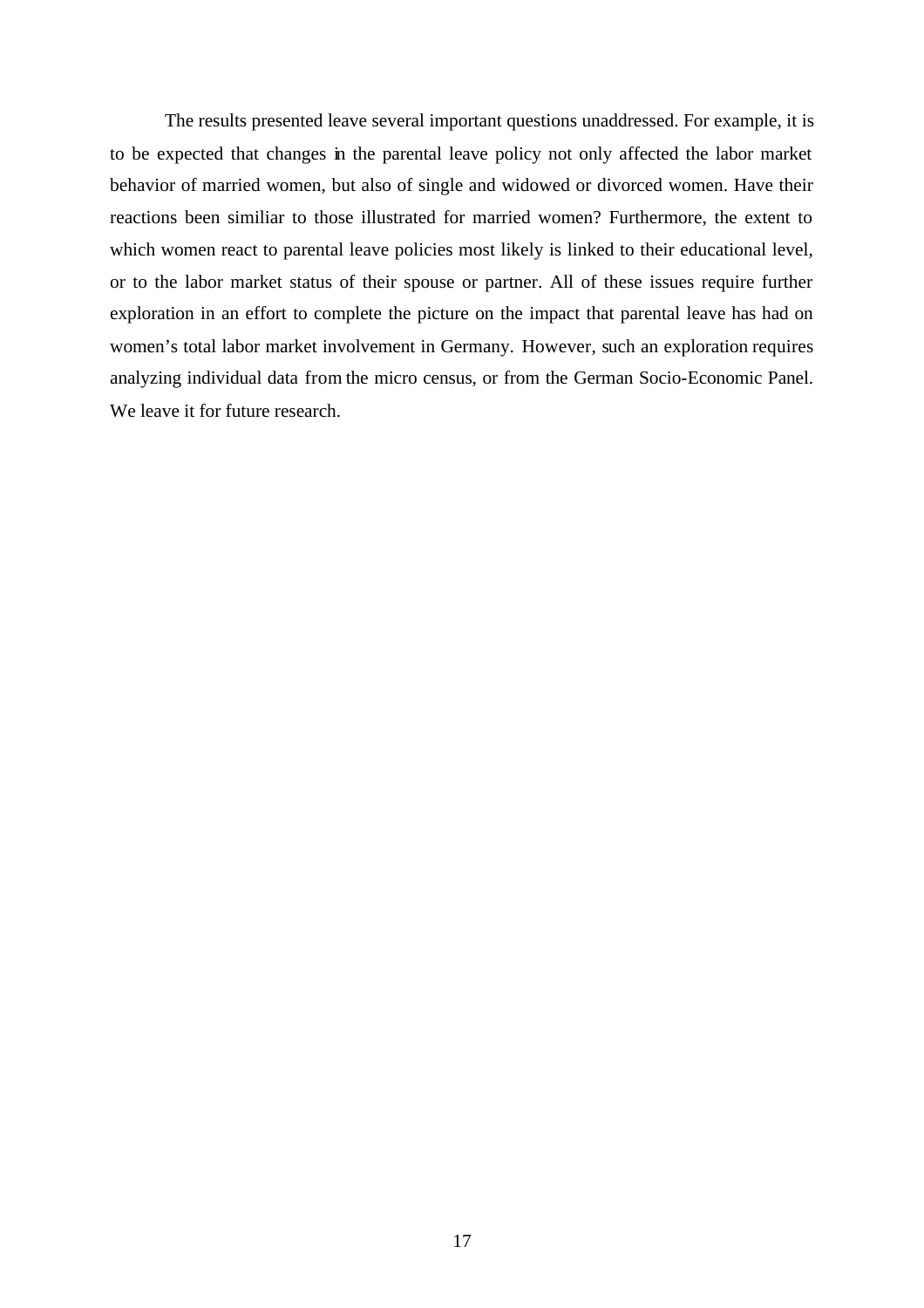#### **REFERENCES**

- Bundesministerium für Familien, Senioren, Frauen und Jugend 2002. *Bundesstatistik Erziehungsgeld*.
- Del Boca, D. 2002. "The Effect of Child Care and Part Time Opportunities on Participation and Fertility Decisions in Italy," *Journal of Population Economics* 15:549-573.
- Frank, M. R. Lipner 1988. "History of Maternity Leave in Europe and the United States," in E.F. Zigler, M. Frank (eds.), *The Parental Leave Crisis*. New Haven, CT: Yale University Press.
- German Federal Statistical Office. *Yearbook*. Various issues. Stuttgart: Kohlhammer.
- \_\_\_\_\_\_\_\_. The Population of the Federal Republic of Germany According to the Census of September 13, 1950. *Official Statistics of the Federal Republic of Germany Series*, 35 (1), Stuttgart: Kohlhammer, 1953.
- \_\_\_\_\_\_\_\_. The Occupational and Social Composition of the Population of the Federal Republic of Germany According to the Census of September 13, 1950. *Official Statistics of the Federal Republic of Germany Series*, 36 I (2), Stuttgart: Kohlhammer, 1953.
- Jones, L., McGrattan, E., R. Manuelli 2003. "Why Are Married Women Working so Much?" Research Department Staff Report 317. Federal Reserve Bank of Minneapolis.
- McGrattan, E., R. Rogerson 1998. "Changes in Hours Worked since 1950," *Quarterly Review of the Federal Reserve Bank of Minneapolis*, Winter:2-19.
	- \_\_\_\_\_\_\_\_ 2004. "Changes in Hours Worked, 1950-2000," *Quarterly Review of the Federal Reserve Bank of Minneapolis*, Summer:14-33.
- Olivetti, C. 2001. "Changes in Women's Hours of Market Work: The Effect of the Return to Experience," Working Paper, Boston University.
- Organization for Economic Cooperation and Development 1995. "Long-Term Leave for Parents in OECD Countries," in *Employment Outlook*. Paris: OECD Department of Economics and Statistics.
- Ruhm, C. 1998. "The Economic Consequences of Parental Leave Mandates: Lessons from Europe," *Quarterly Journal of Economics* 113:285-317.
- Voicu, A., H. Buddelmeyer 2003. "Children and Women's Participation Dynamics: Transitory and Long-Term Effects. IZA Discussion Paper no. 729.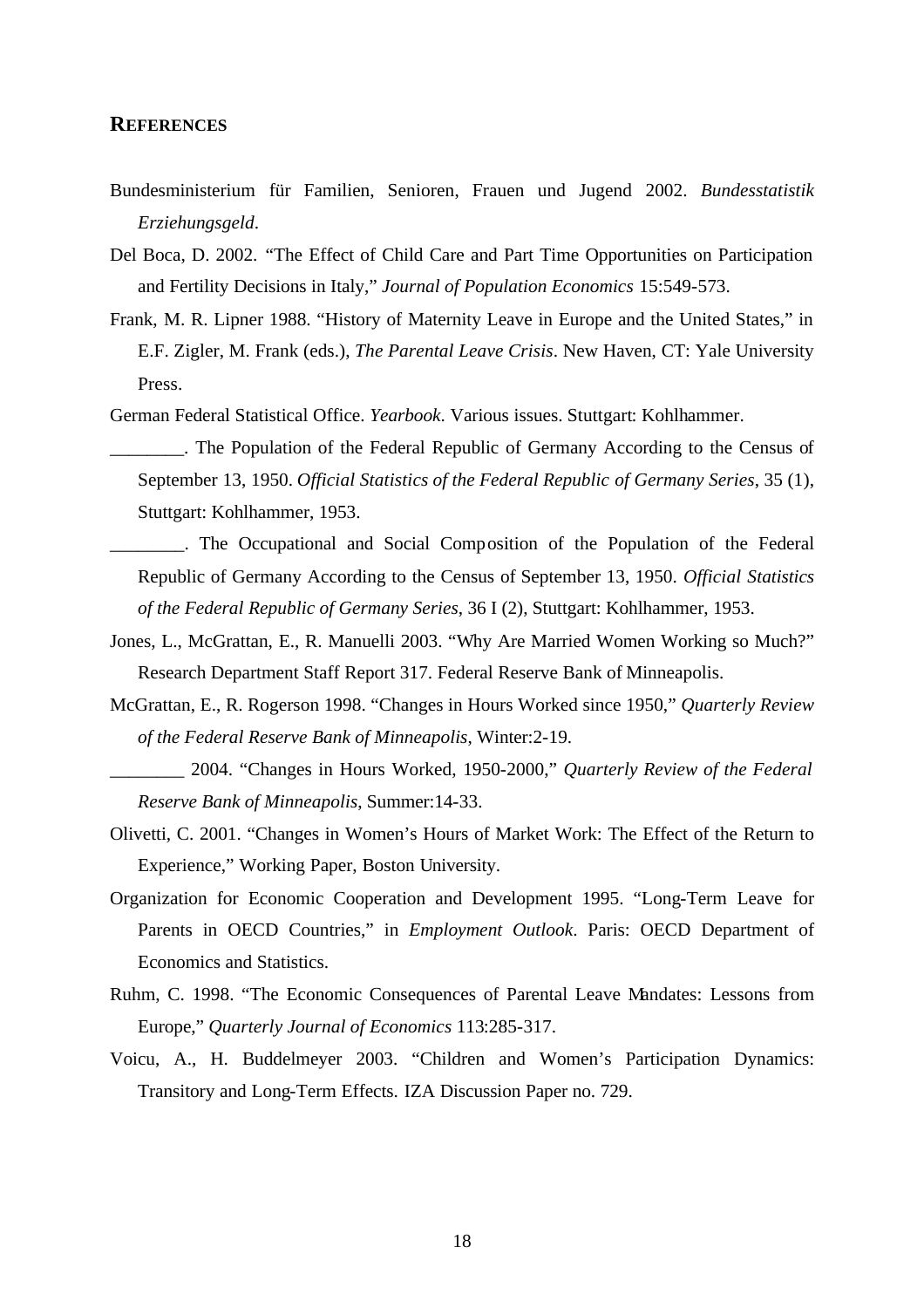|                   | <b>Maximal Duration of</b> |                       |                 |                       |
|-------------------|----------------------------|-----------------------|-----------------|-----------------------|
| Children          |                            |                       | Months of       | # Permitted Weekly    |
| <b>Born After</b> | MaternityLeave             | <b>Parental Leave</b> | Entitlement to  | Hours Worked During   |
|                   | ( <i>Post</i> -Natal)      |                       | <b>Benefits</b> | <b>Parental Leave</b> |
| Jan. 1, 1968      |                            |                       |                 |                       |
| Jan. 1, 1979      |                            | 4                     | 6               |                       |
| Jan. 1, 1986      |                            | 8                     | 10              | 15                    |
| Jan. 1, 1988      |                            | 10                    | 12              | 15                    |
| July 1, 1989      |                            | 13                    | 15              | 19                    |
| July 1, 1990      |                            | 16                    | 18              | 19                    |
| Jan. 1, 1992      | 2                          | 34                    | 18              | 19                    |
| Jan. 1, 1993      |                            | 34                    | 24              | 19                    |
| Jan. 1, 2001      |                            | 34                    | 24              | 30                    |

Table A1: Maternity and Parental Leave Policy in Germany, 1968-2001

Source: The law regulating maternity leave and benefits (*Mutterschutzgesetz*, 1952) the law regulating parental leave and benefits (*Bundeserziehungsgeldgesetz*, 1985), and various amendments thereof. Note that maternity leave is compulsory and can only be taken by the mother. Parental leave is voluntary and, since 1986, can be taken by the mother or the father.

| Table A2: Incidence of Parental Leave without Part-Time Work (Upper Bounds) |  |  |
|-----------------------------------------------------------------------------|--|--|
|-----------------------------------------------------------------------------|--|--|

|      | Married women with kids $< 10$ | Married women without kids $< 10$ |
|------|--------------------------------|-----------------------------------|
| 1986 | 4.4%                           | .67%                              |
| 1991 | 10.1%                          | .69%                              |
| 1992 | 12.5%                          | .92%                              |
| 2000 | 16.1%                          | .96%                              |
| 2001 | 14.7%                          | .95%                              |
|      |                                |                                   |

Source: German Federal Statistical Office, *Bevölkerung und Erwerbstätigkeit*, Fachserie 1, Reihe 4.1.1, various issues. The entries denote the fraction of the respective group of married female employees working zero hours during the survey week for 'other reasons, including parental leave'.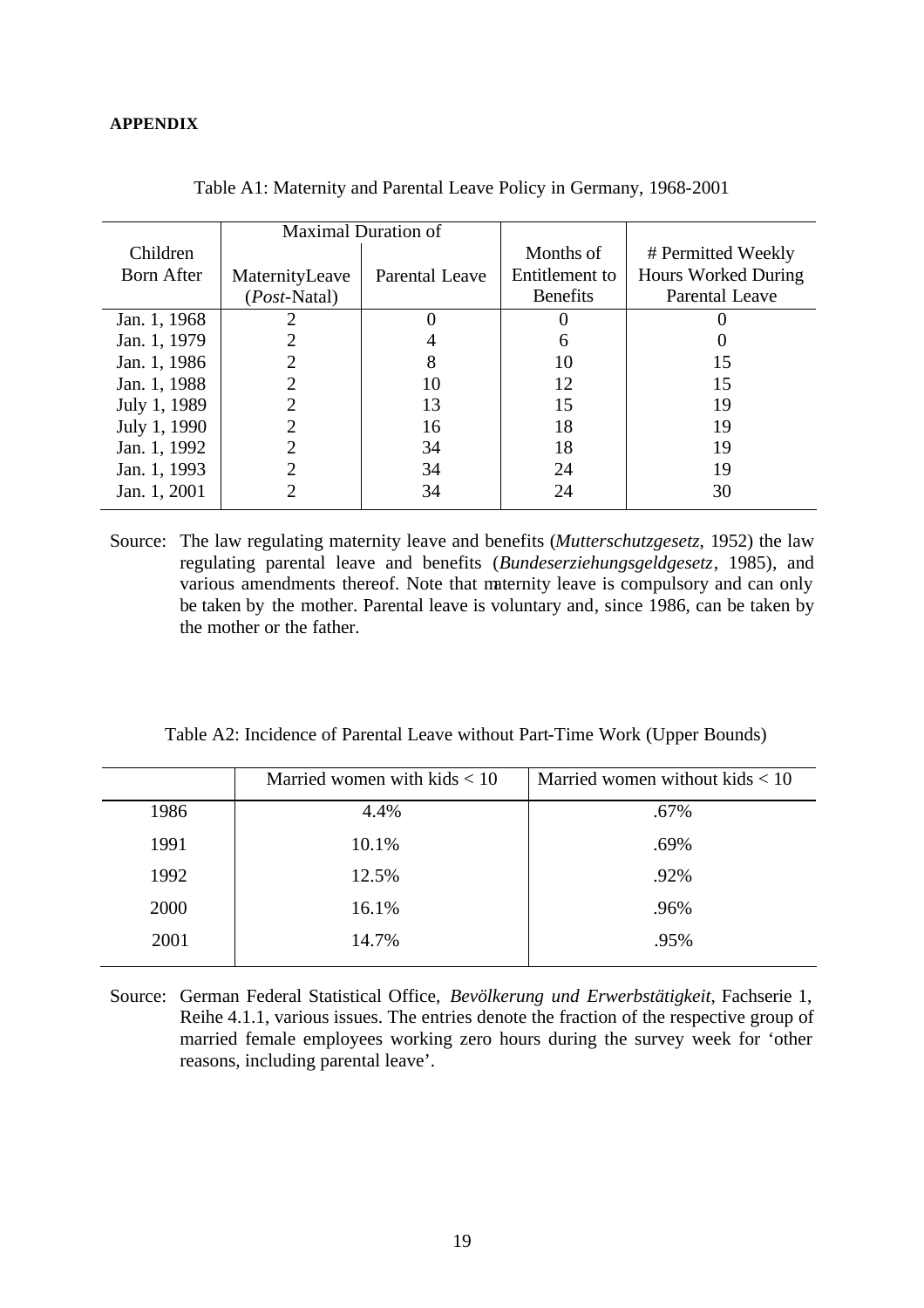



**Figure 1b: Weekly Hours Worked per Employee (age 15+)**

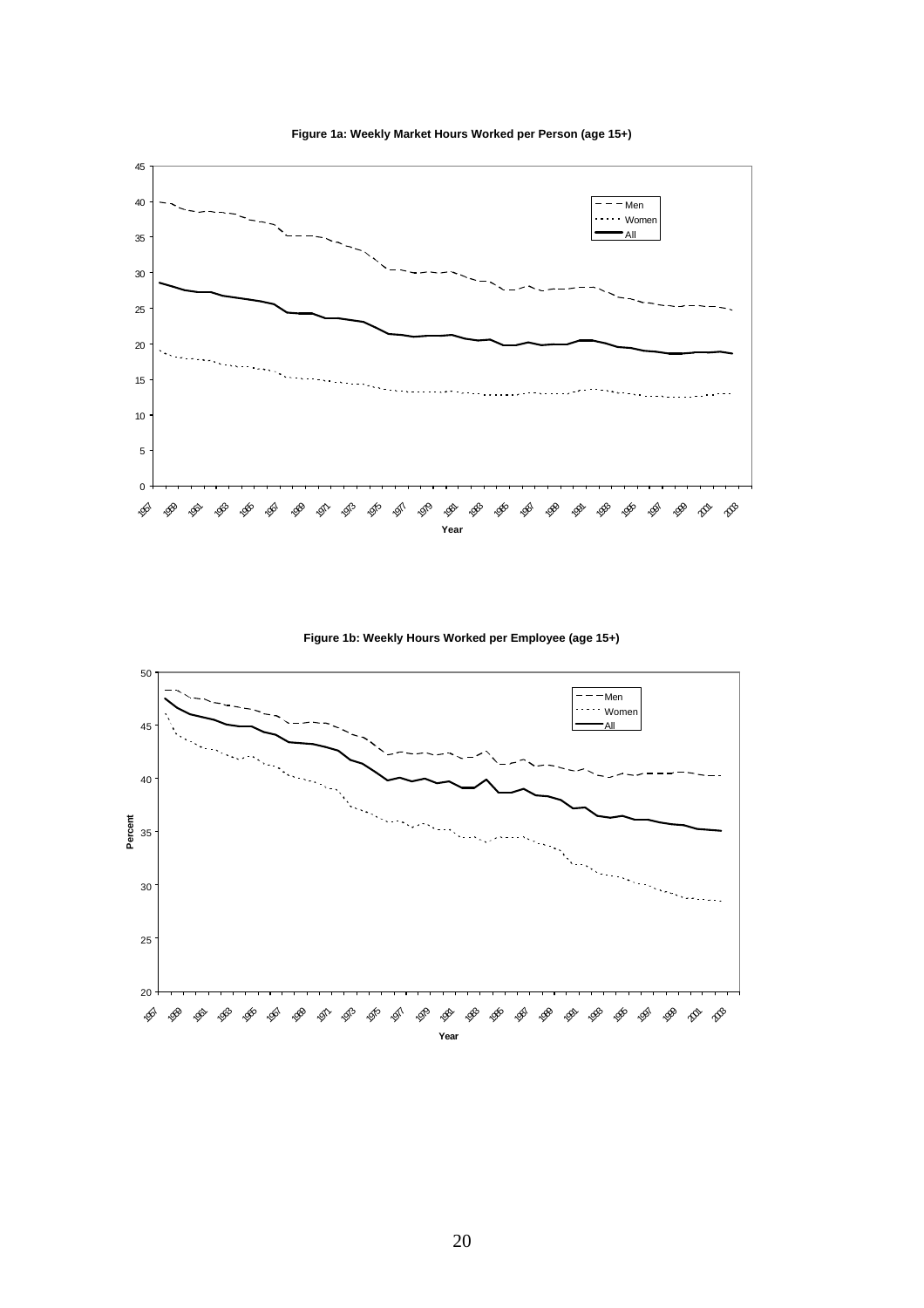



Note: Underlying data originate from various publications of the German Federal Statistical Office on the micro census. Various issues. Author's own calculations.



#### **Figure 2a: Weekly Market Hours Worked per Woman (age 15+)**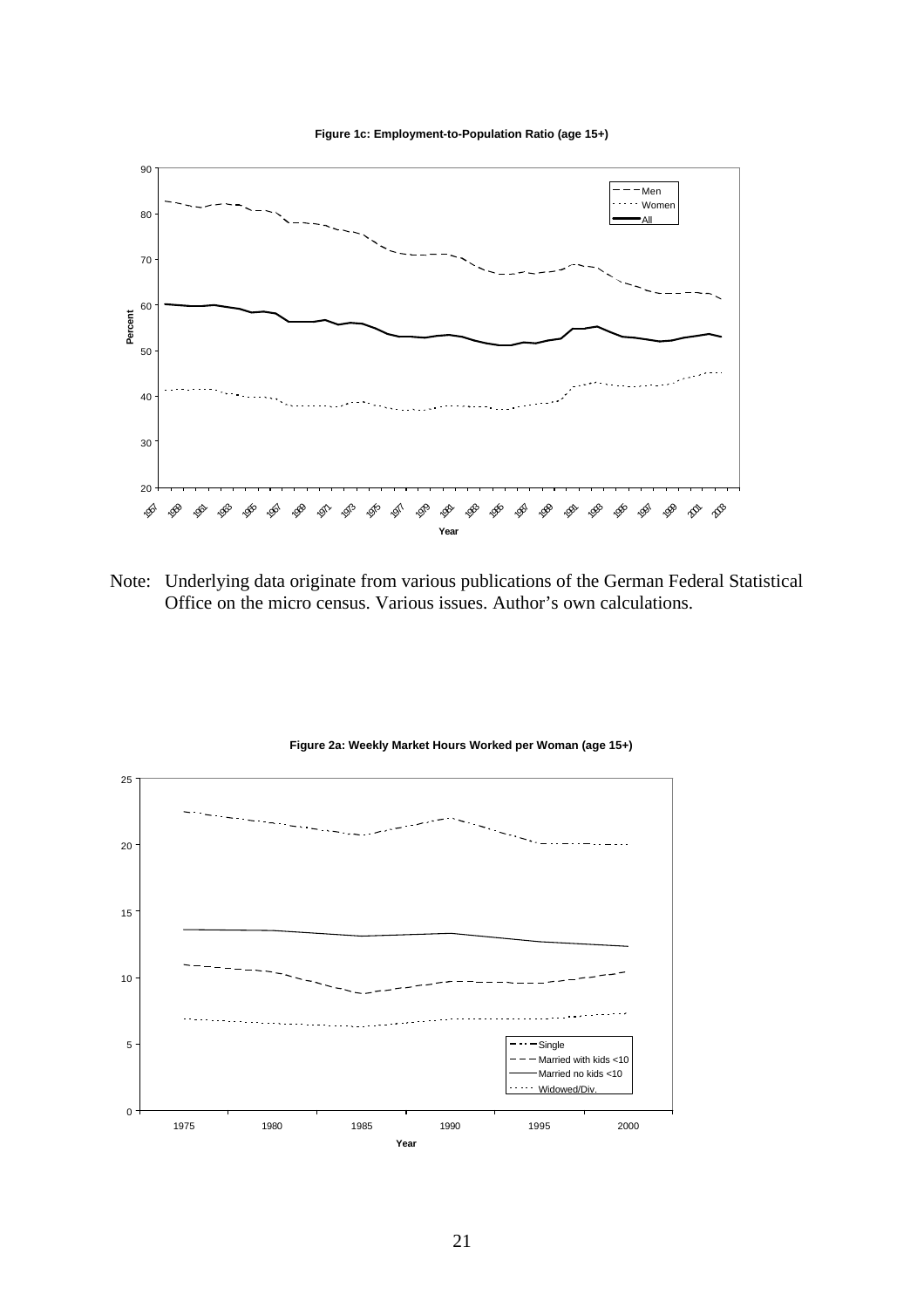

**Figure 2b: Weekly Market Hours Worked per Female Employee (age 15+)**

**Figure 2c: Women's Employment-to-Population Ratio (age 15+)**



Note: See figure 1.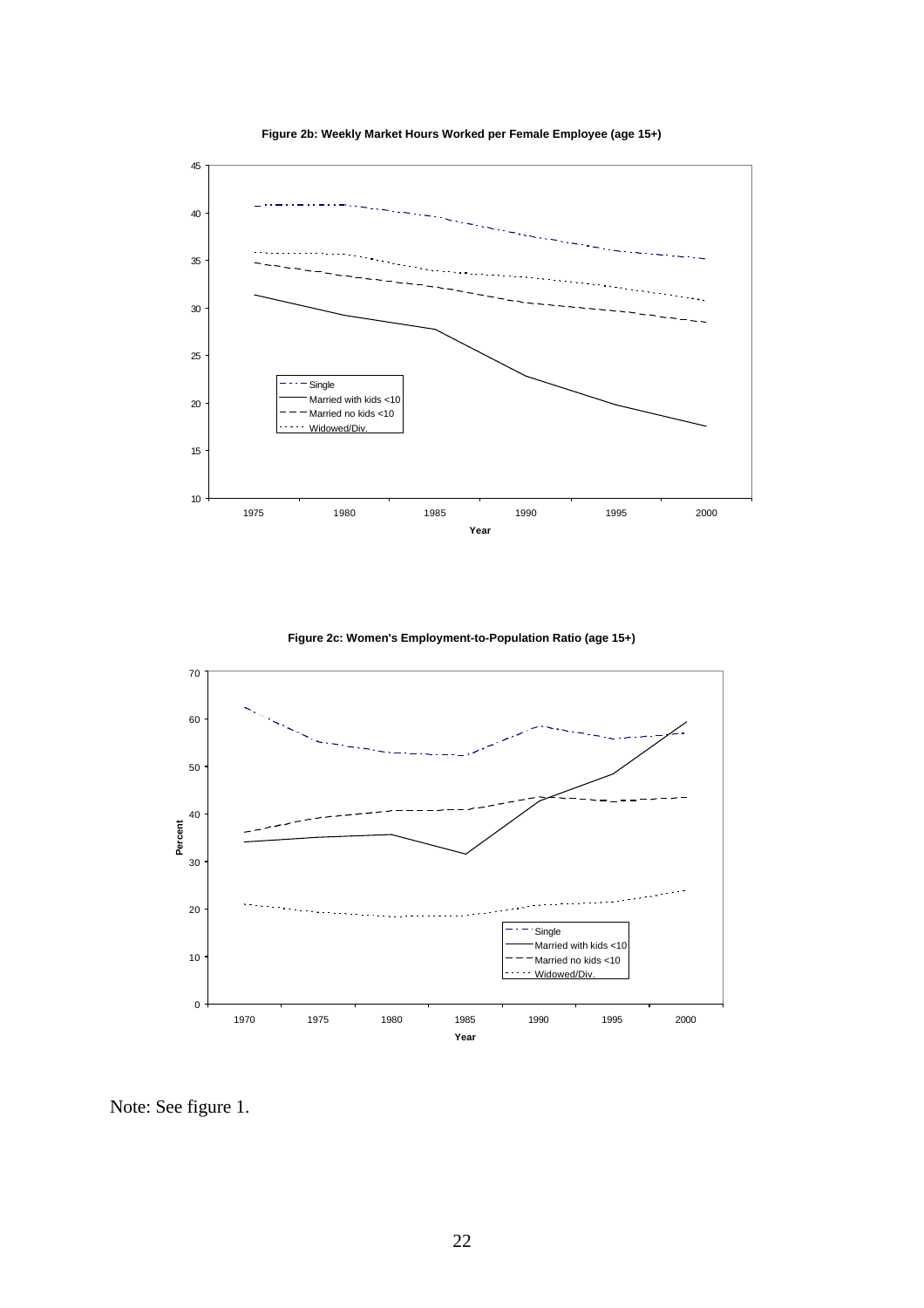



Note: See figure 1. The data for 1950 originate from the census which was held on September 13, 1950. They do not cover the states Saarland and West-Berlin.



**Figure 3a: Weekly Market Hours Worked per Married Employee with Young Children**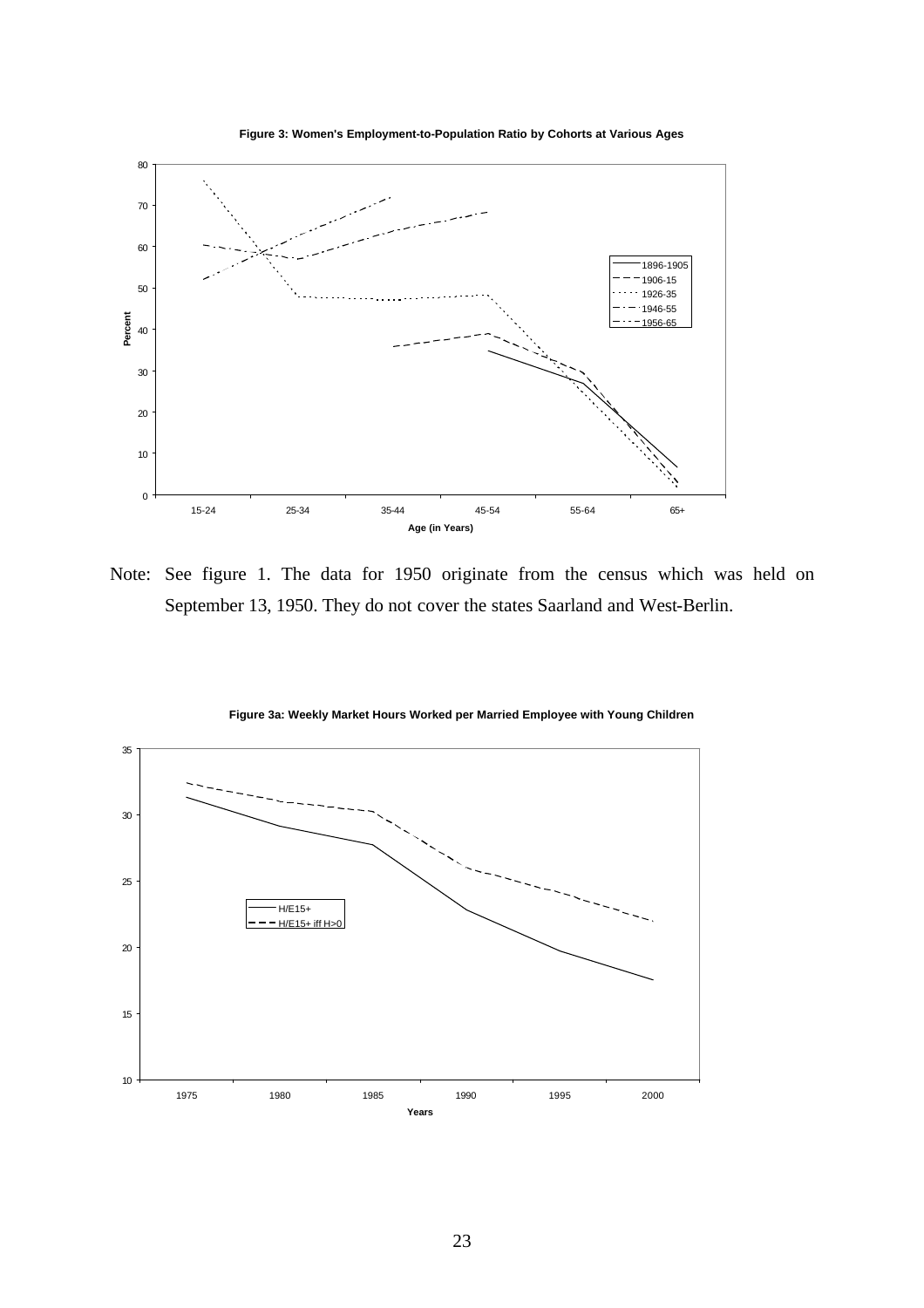

**Figure 3b: Employment-to-Population Ratio for Married Women with Young Children**

**Figure 4a: Real Monthly Parental Subsidy per Recipient in DM (1991=100)**



Source: German Federal Statistical Office, *Yearbook*, various issues; German Federal Ministry of Family Affairs, *Bundesstatistik Erziehungsgeld 2002*. Own calculations.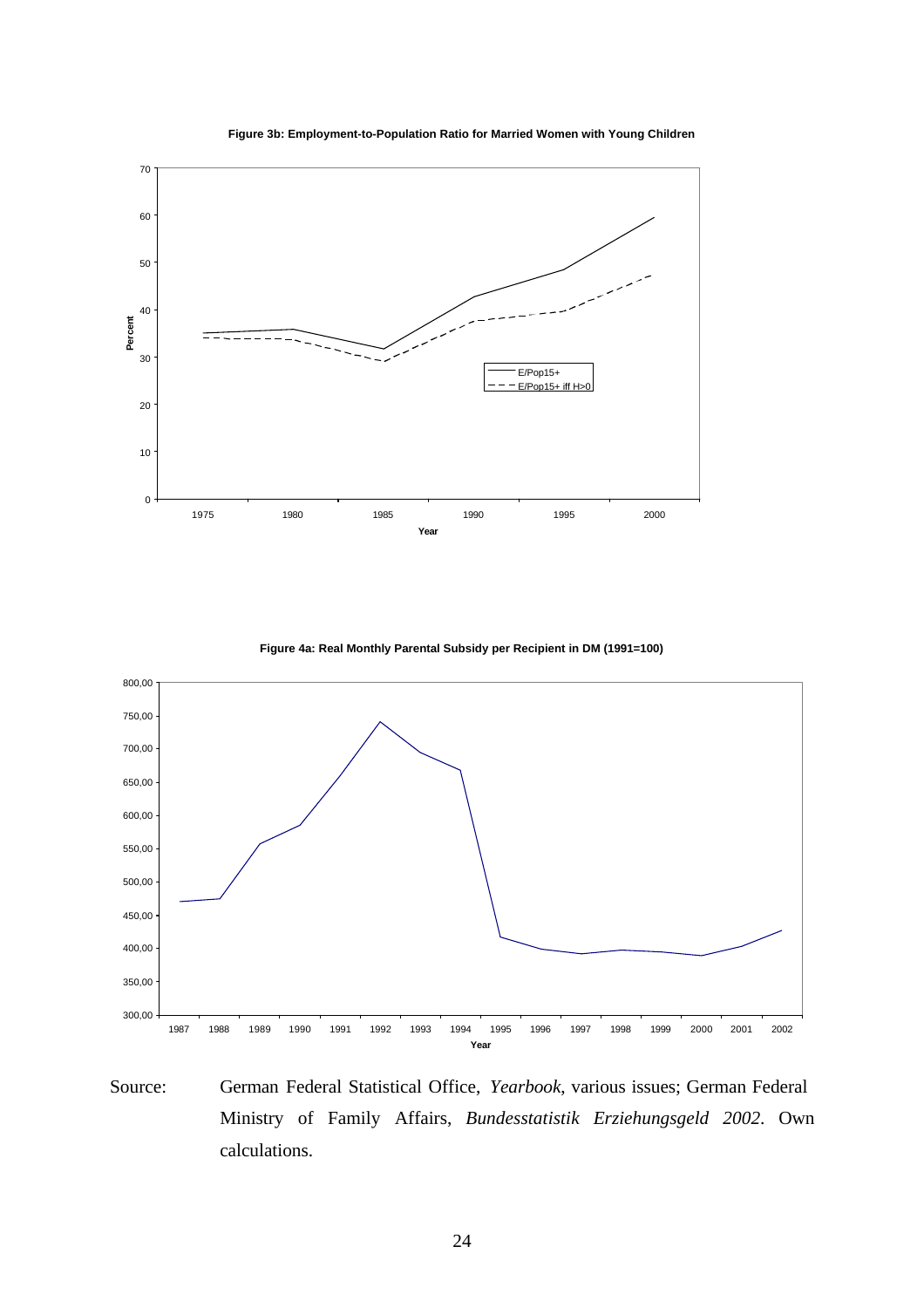

**Figure 4b: Distribution of Weekly Hours by Married Women with Kids < 10 Yrs. Across Hours Intervals, 1985 vs. 1986**

**Distribution of Weekly Hours by Married Women Without Kids < 10 Yrs. Across Hours Intervals, 1985 vs. 1986**

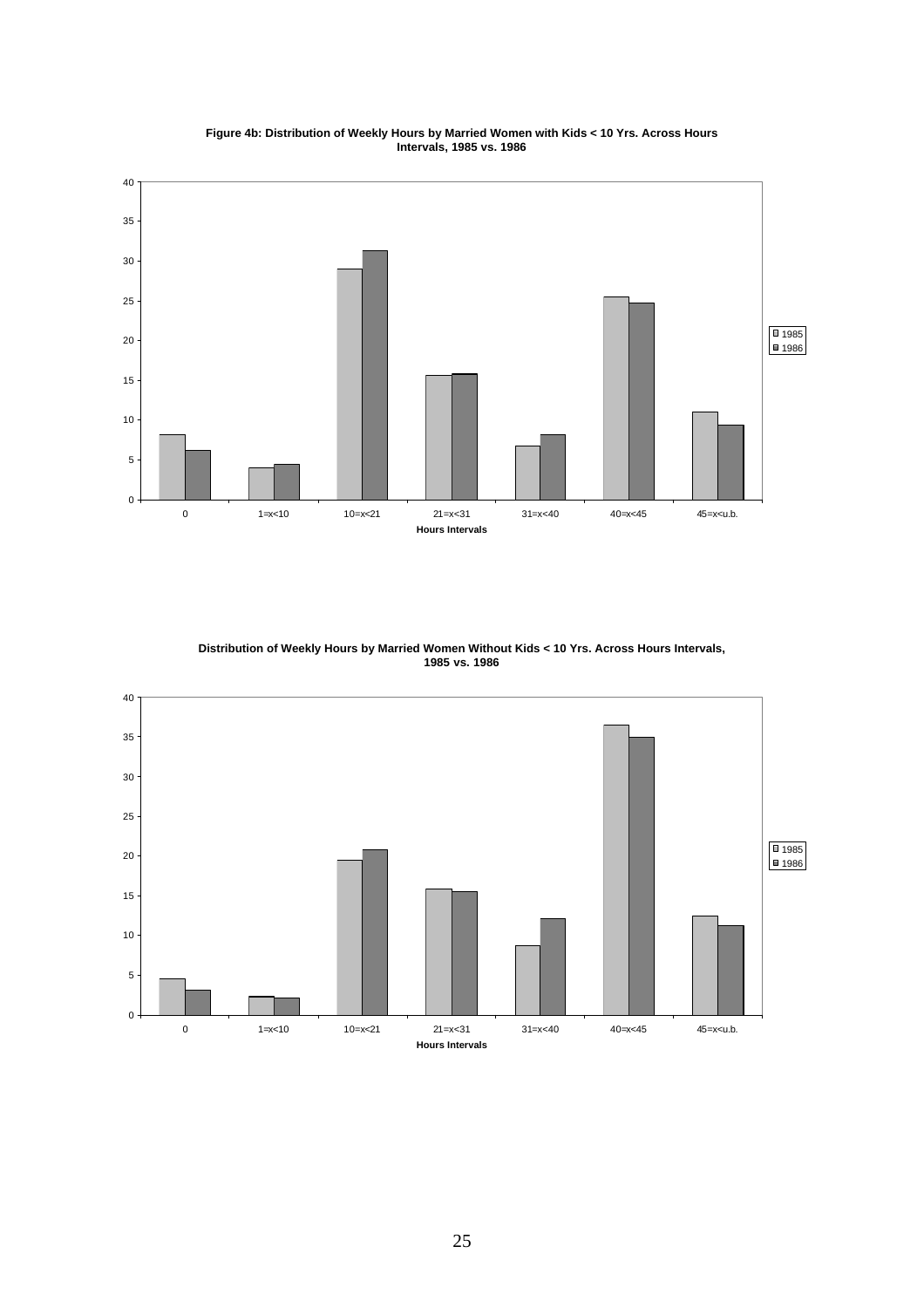

**Figure 4c: Distribution of Weekly Hours by Married Women With Kids < 10 Yrs. Across Hours Intervals, 1991 vs. 1992**

**Distribution of Weekly Hours by Married Women Without Kids < 10 Yrs. Across Hours Intervals, 1991 vs. 1992**

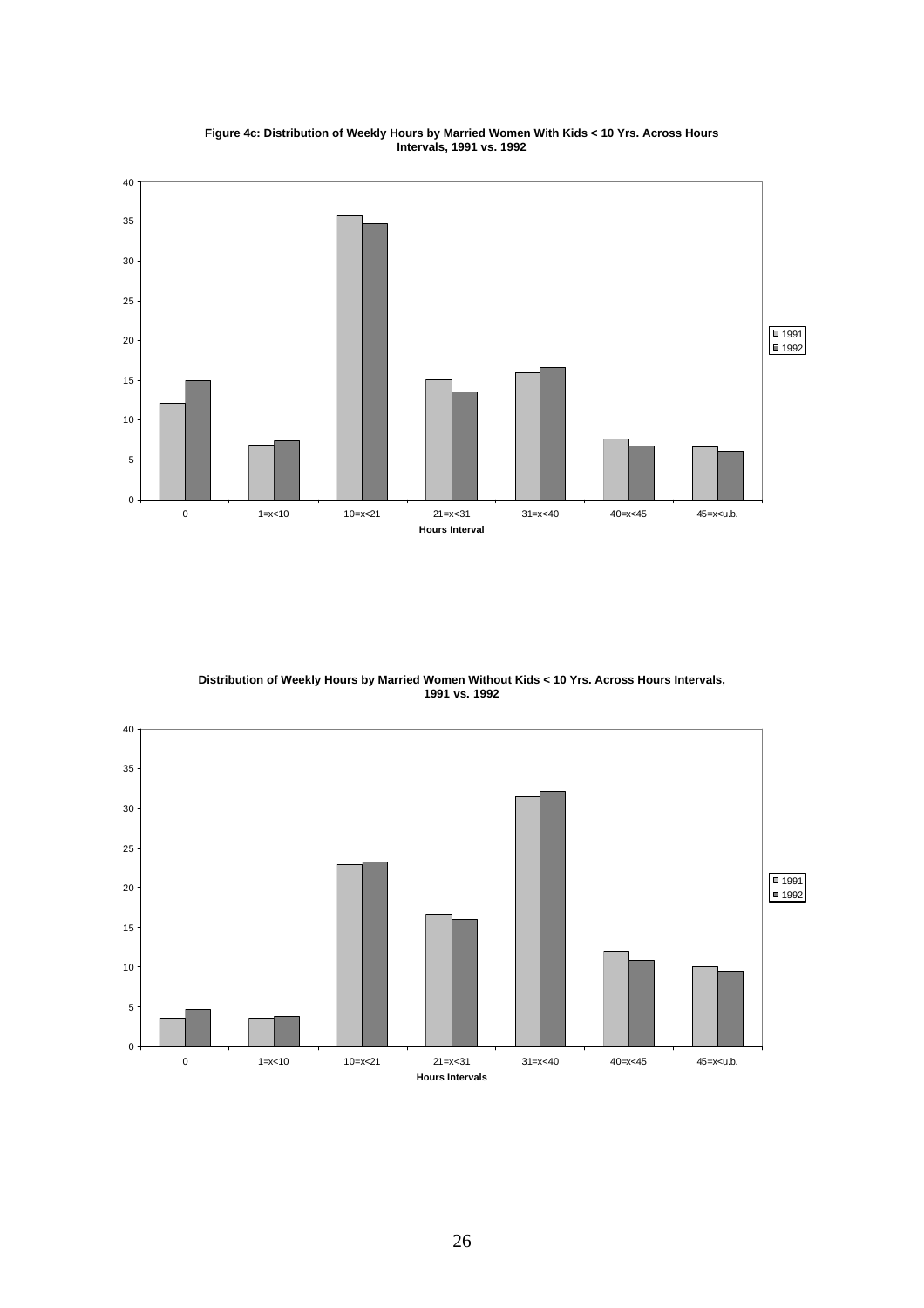

**Figure 4d: Distribution of Weekly Hours by Married Women with Kids < 10 Yrs. Across Hours Intervals, 2000 vs. 2001**

**Distribution of Weekly Hours by Married Women Without Kids < 10 Yrs. Across Hours Intervals, 2000 vs. 2001**

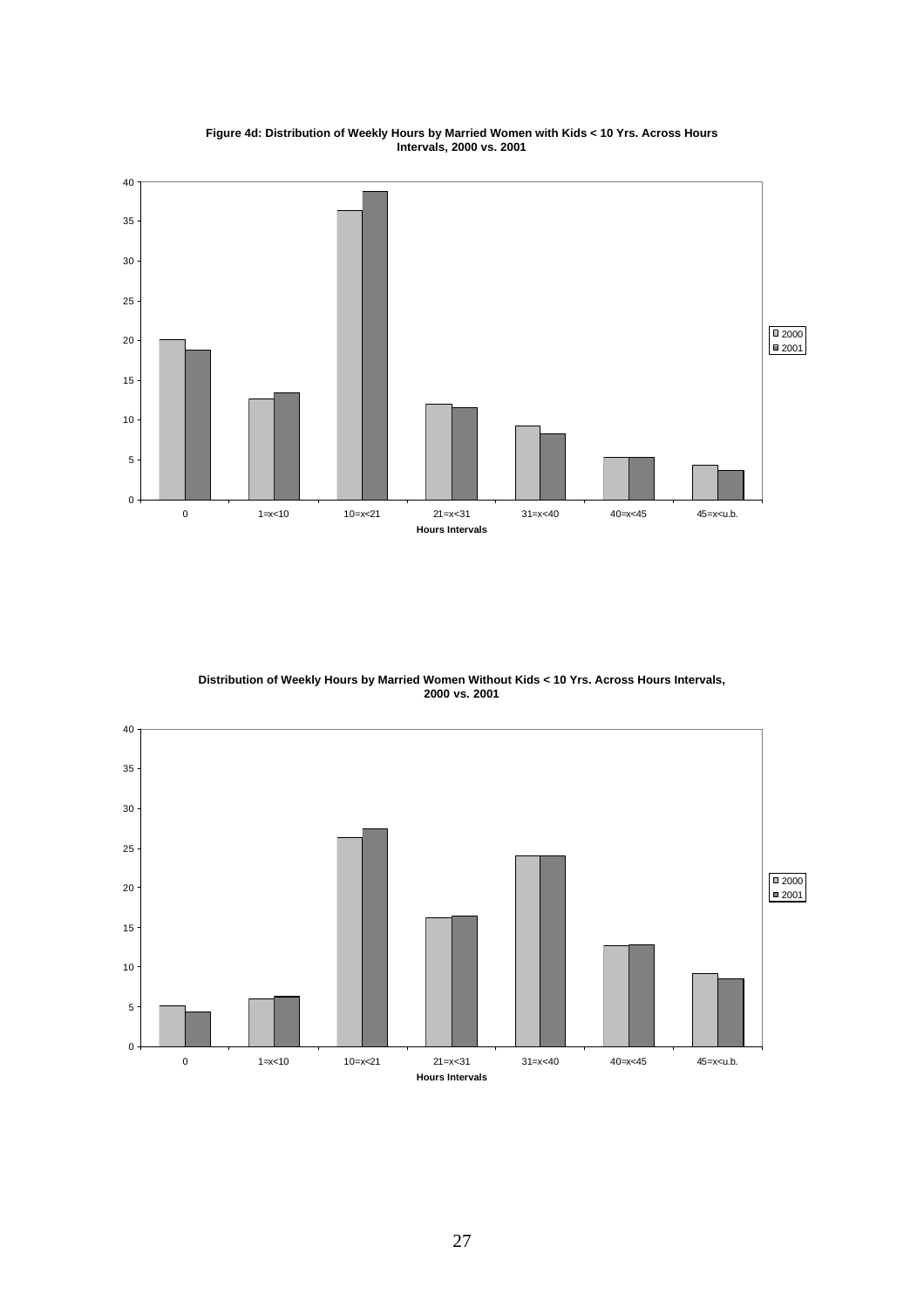

**Figure 4e: Fraction of Married Women Working at Most 20 hrs./week for Whom Actual Hours are ... Normal Hours, 1985**

**Fraction of Those Women For Whom at Most 20 hrs./week are Less Than Their Normal Hours, Where Deviation is Due To ..., 1985**

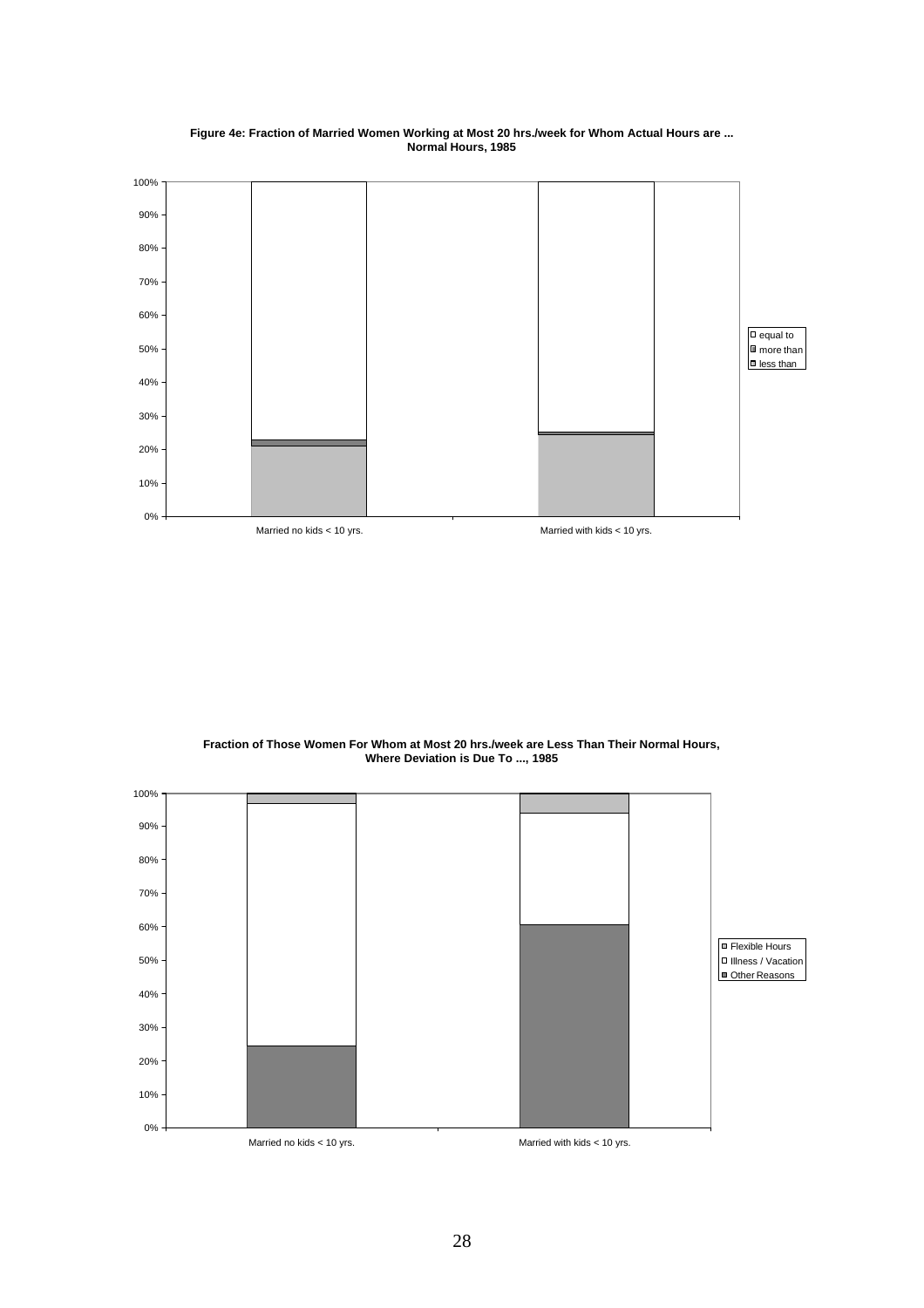

#### **Figure 4f: Fraction of Married Women Working at Most 20 Hrs. /Week for Whom Actual Hours Are ... Normal Hours, 1986**



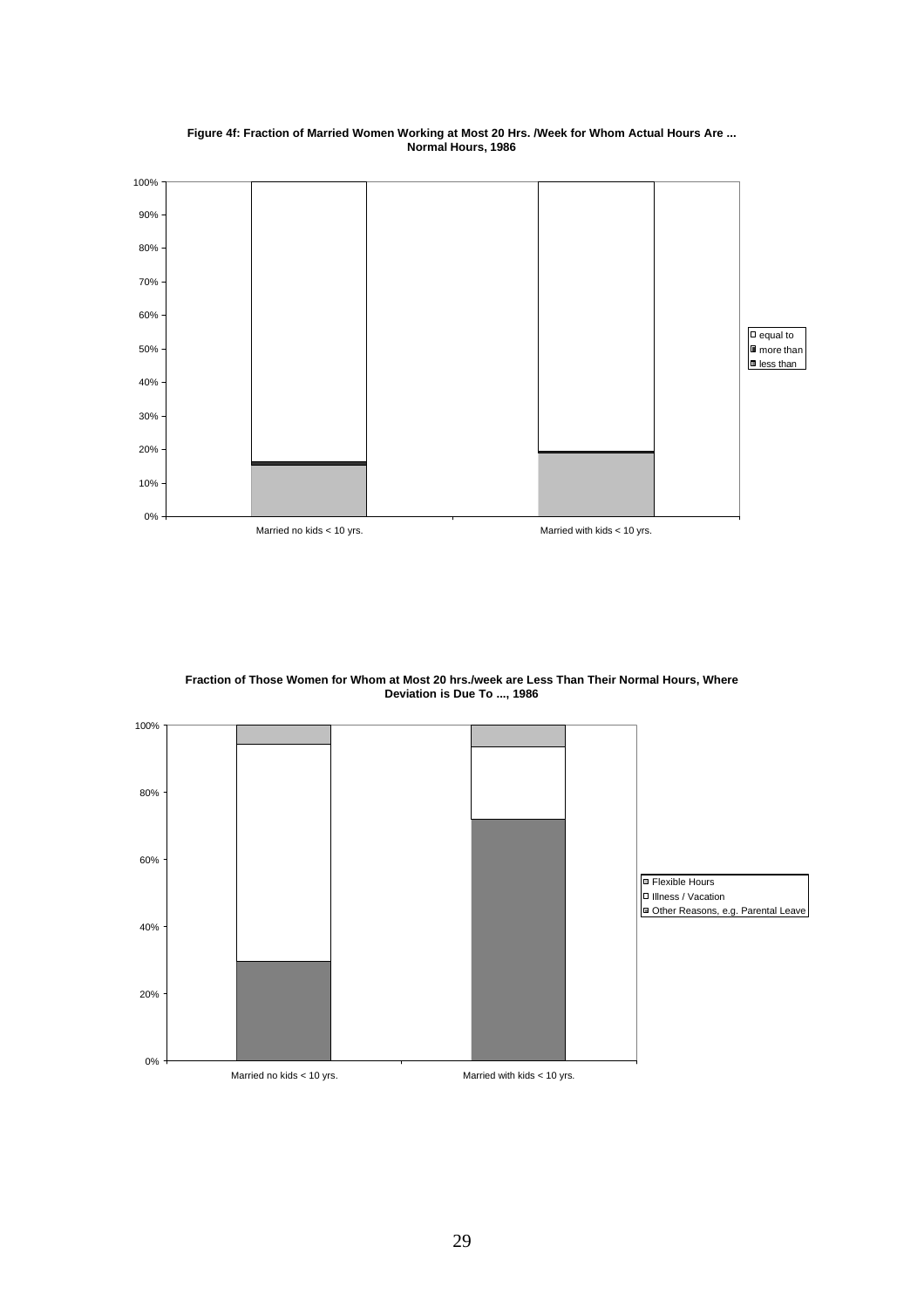

**Figure 4g: Fraction of Married Women Working at Most 20 hrs./week for Whom Actual Hours are ... Normal Hours, 1991**

**Fraction of Those Women For Whom at Most 20 hrs./week are Less Than Their Normal Hours, Where Deviation is Due To ..., 1991**